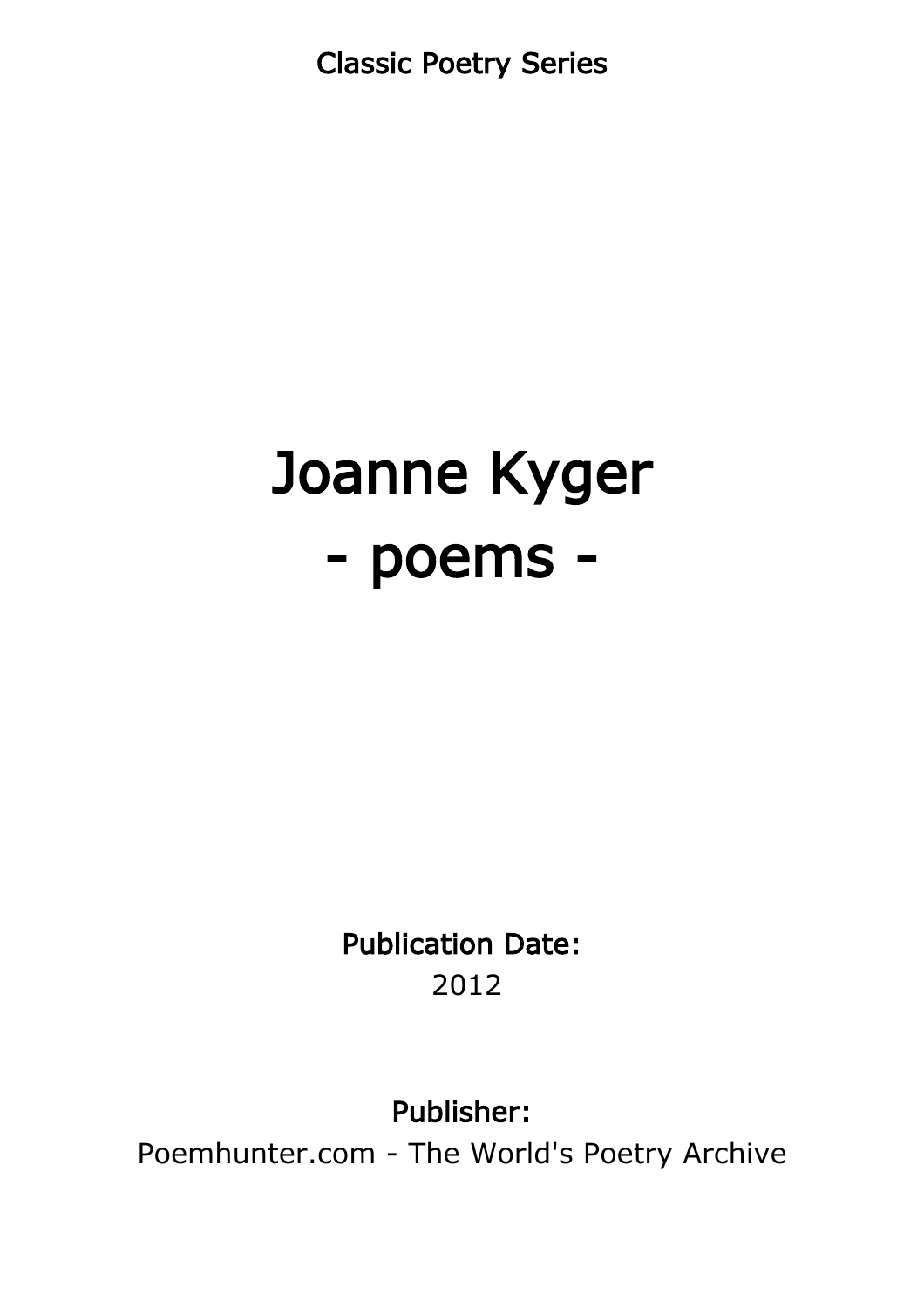# Joanne Kyger(19 November 1934)

Joanne Kyger is an American poet. Her poetry is influenced by her practice of Zen Buddhism and her ties to the poets of Black Mountain, the San Francisco Renaissance, and the Beat generation.

#### <b>Overview</b>

Kyger studied at the University of California, Santa Barbara, before moving to San Francisco, in 1957, and becoming involved with the poetry scene around Jack Spicer and Robert Duncan.

In 1960 she joined Gary Snyder (whom she had met in San Francisco in 1958) in Japan. They were married on February 28, immediately after her arrival. She later travelled to India with <a href="http://www.poemhunter.com/garysnyder/">Snyder</a>, <a href="http://www.poemhunter.com/allenginsberg/">Allen Ginsberg</a> and Peter Orlovsky, where she met with the Dalai Lama. She returned to the United States in 1964 and her first book, The Tapestry and the Web was published the next year.

In 1965, she married Jack Boyce. They separated in the early seventies.

Kyger has published more than twenty books of poetry and prose, including Going On: Selected Poems, 1958–1980, (1983); and, Just Space: poems, 1979- 1989 (1991). She has lived in Bolinas since 1968, where she has edited the local newspaper. She has also done some occasional teaching at the Jack Kerouac School of Disembodied Poetics of the Naropa Institute, in Boulder, Colorado.

In 2000, her 1981 collection of autobiographical writings was republished as Strange Big Moon: Japan and India Journals, 1960-1964, which Anne Waldman has called "one of the finest books ever in the genre of 'journal writing'".

More recent poetry collections include God Never Dies (Blue Press), The Distressed Look (Coyote Books), Again (La Alameda Press), and As Ever: Selected Poems published by Penguin Books.

Her most recent book is About Now: Collected Poems from National Poetry Foundation. It won the 2008 PEN Oakland Josephine Miles National Literary Award for Poetry.

In 2006 she was awarded a grant from the Foundation for Contemporary Arts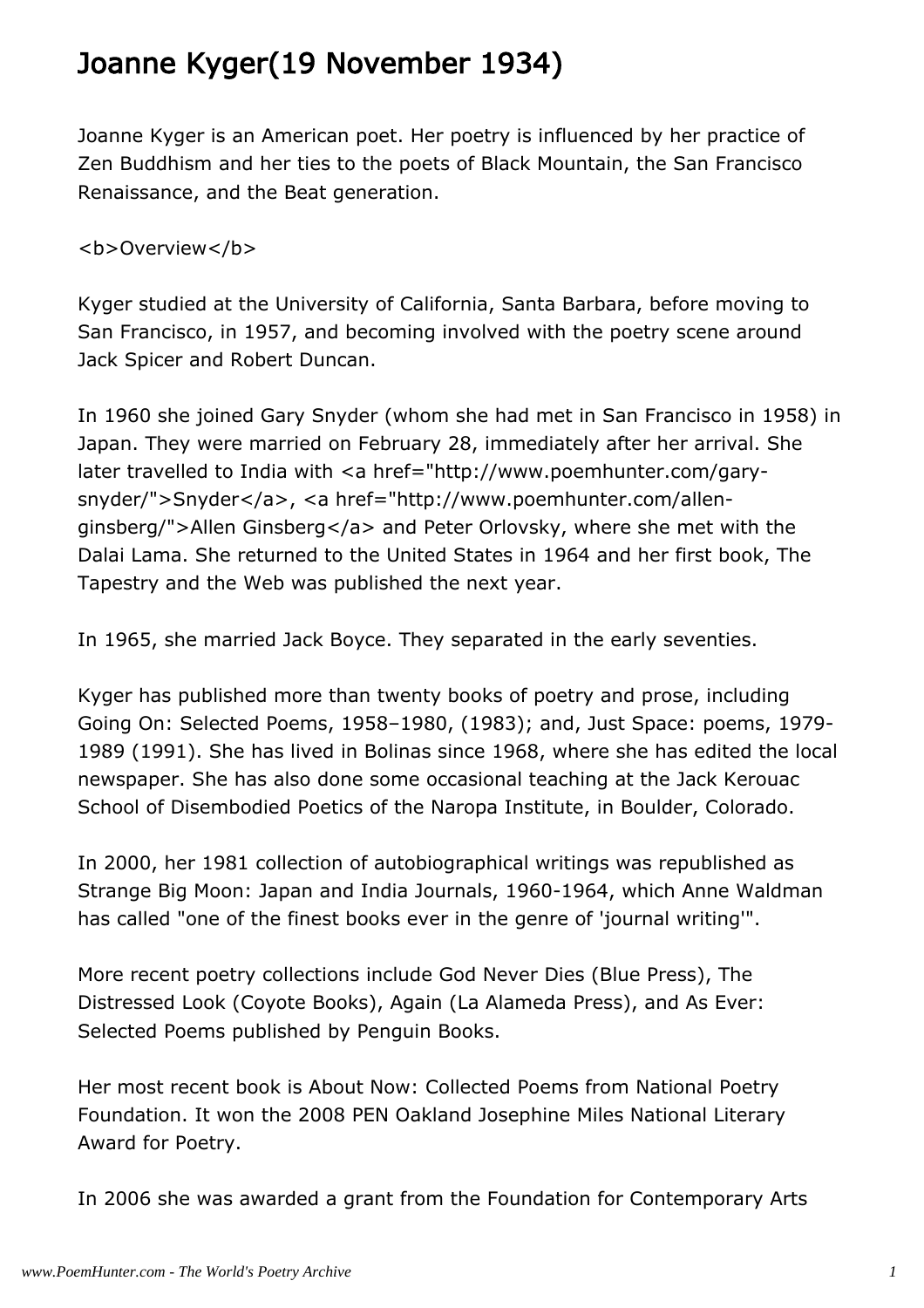Grants to Artists Award.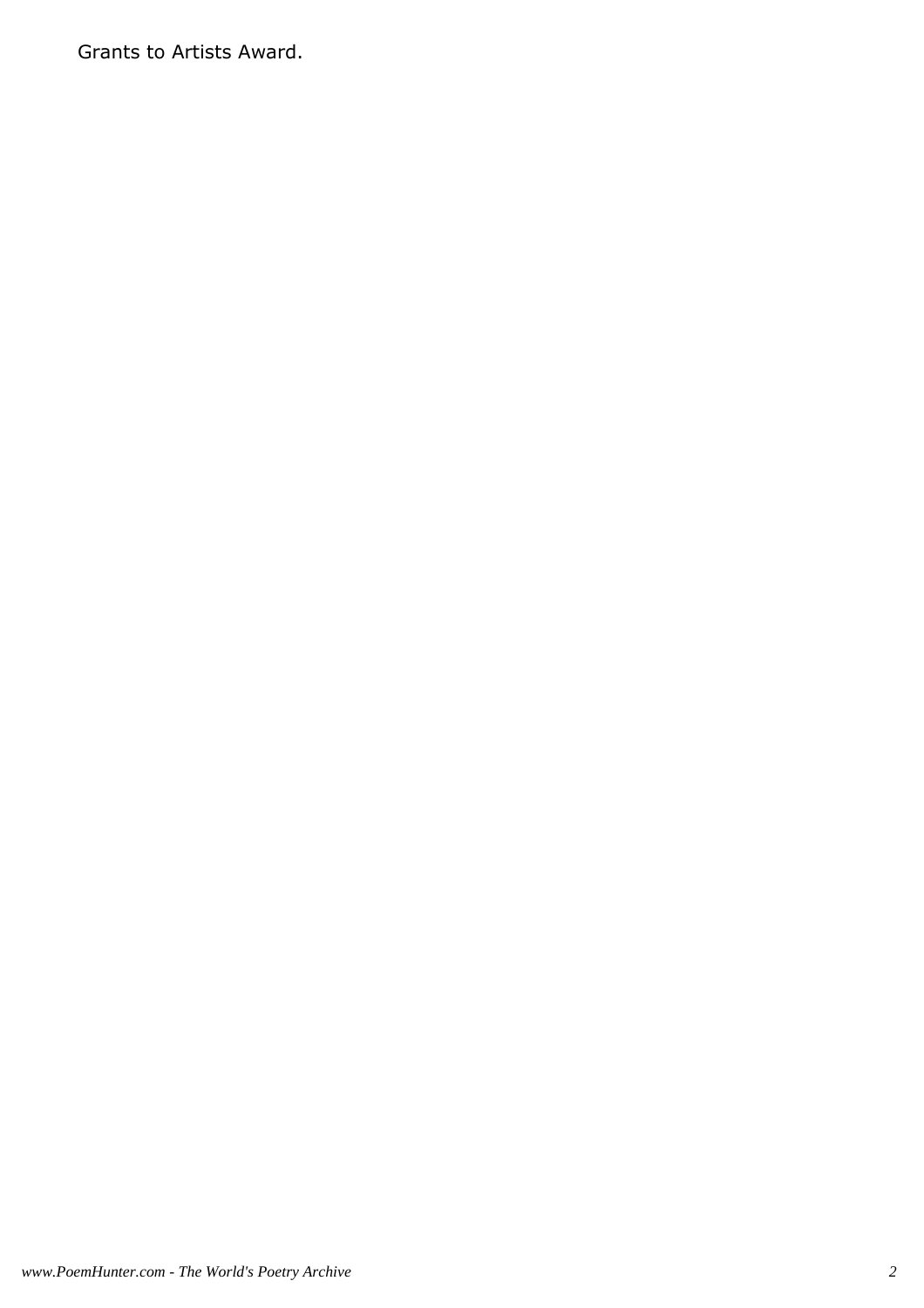# [he Is Pruning The Privet]

He is pruning the privet

 of sickly sorrow desolation in loose pieces of air he goes clip clip clip the green blooming branches fall—'they're getting out of hand' delirious and adorable what a switch we perceive multiple identities when you sing so beautifully the shifting clouds You are not alone is this world not a lone a parallel world of reflection in a window keeps the fire burning in the framed mandala, the red shafted flicker sits on the back of the garden chair in the rain the red robed monks downtown in the rain a rainbow arises

simple country practices thunder lightning, hail and rain eight Douglas Iris ribbon layers of attention

 So constant creation of 'self' is a tricky mess He is pruning the loquat, the olive which looks real enough in the damp late morning air

May 15, 1995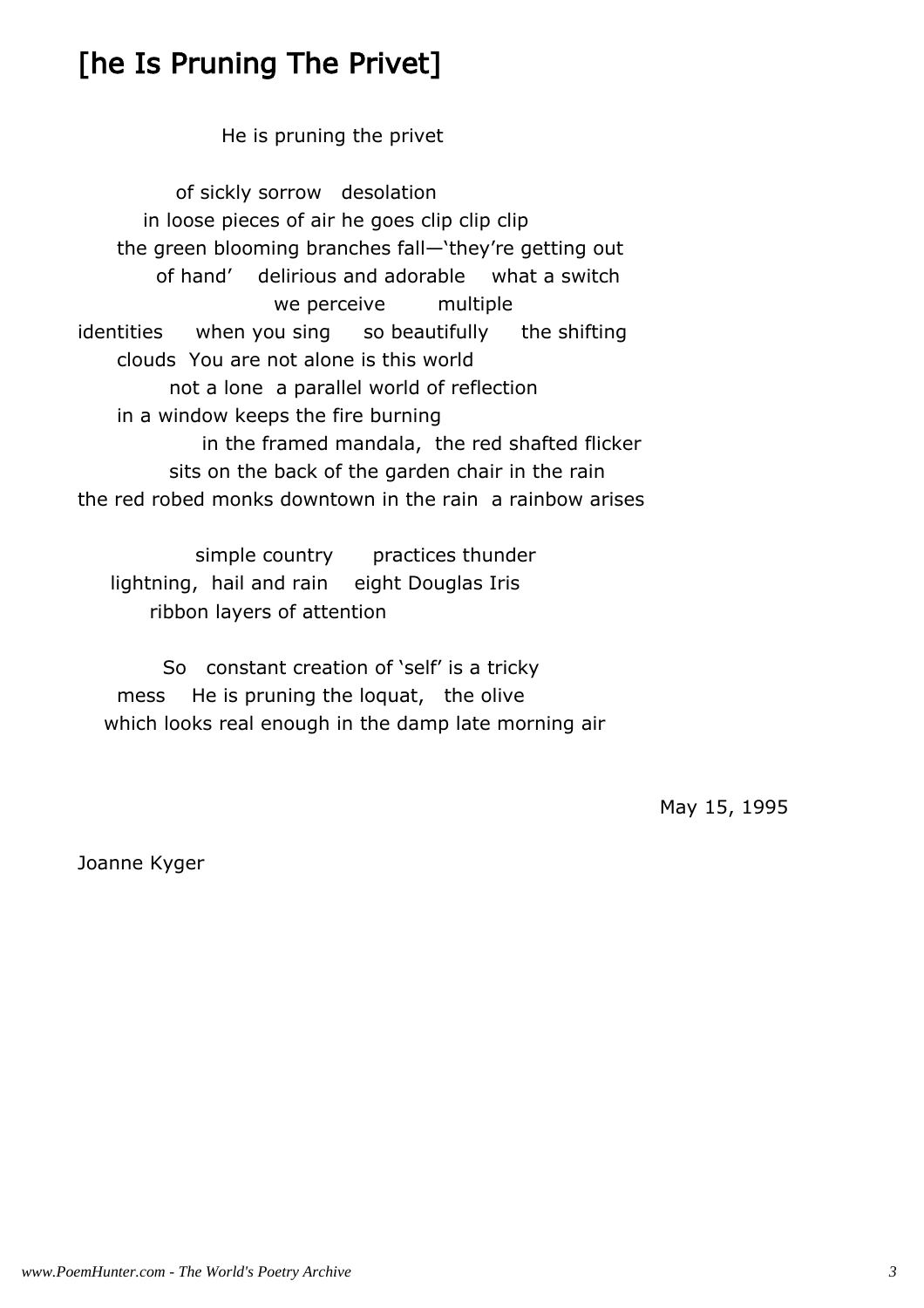### Buddhism Without A Book

 Well, you had to find it some where another person passed simplicity on to you, the practice of some syllables the position of a seated body and you believe a lineage of recognition of `mind'

 not perfect, but intimate with suffering and the futility of maintaining those troublesome states of fear and hate

 'Try this Lift the corners of your mouth slightly and take three breaths this is known as mouth yoga' ( \* Yvonne Rand)

It has nothing to do with smiling It has nothing to do with happiness

MARCH 7, 2003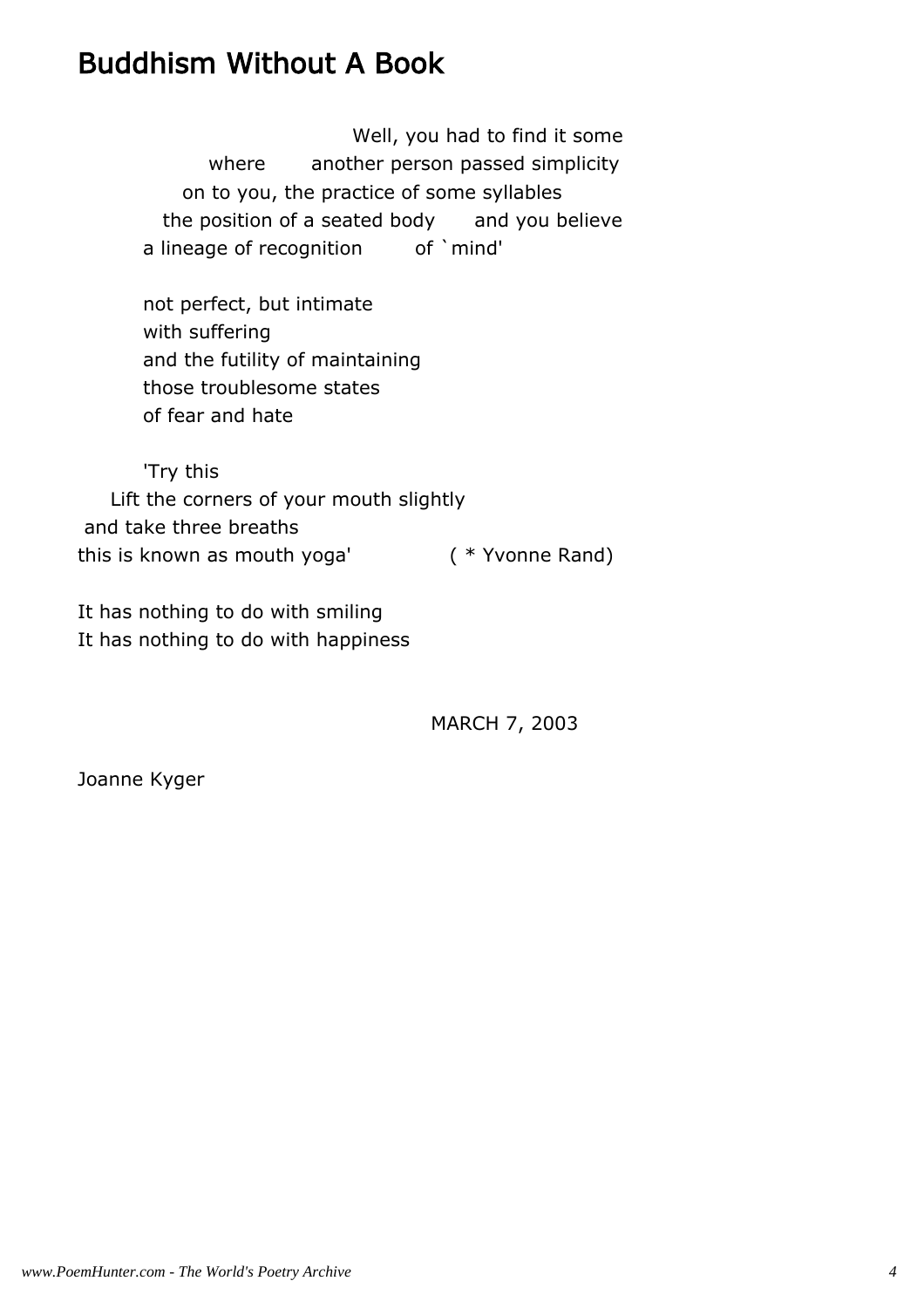# Descartes And The Splendor Of

DESCARTES AND THE SPLENDOR OF A Real Drama of Everyday Life.

In Six Parts.

. . .

PART IV

I reject as absolutely false all opinion in which I have the least doubt. As our senses often deceive us I assume they show us illusion, and must reject them. As reason is subject to error, and who can offer more living proof of that than I, I must reject the faculty or reason.

Finally I am aware that I am only completely and confindently aware of all this rejection and doubt. This is all I can be sure of, this spinning out of my head. HENCE I arrive at my First Fundamental Truth. I THINK hence I AM. OR I Doubt hence I Am; or I Reject hence I am. You get the picture.

However this I is of the Mind, and wholly distinct from the Body. But then further clear reasoning brings me to this: IN ORDER TO THINK, IT IS NECESSARY TO EXIST. I never saw a dead man think, I never hope to see one, but I can tell you any how, I'd rather see than Be one. Dead men don't htink. An therefore, everything we exactly and truly know, like THE REASONING ABOVE is because it is CLEAR AND DISTINCT.

I realize that to doubt is a drag, and a PerFECT BEING would accept everything. But from WHENCE DID I GET MY IDEA OF PERFECTION!!!!! PLACED IN ME BY A NATURE, BY A NATURE IN REALITY MORE PERFECT THAN MIND and WHICH EVEN POSSESSES WITHIN ITSELF ALL THE PERFECTION OF WHICH I COULD FORM ANY IDEA, that is to say, IN A SINGLE WORD, MOTHER GOD. Without this idea of the perfection of MOTHER GOD we should not exist.

Imagination is a mode of thinkin lomited to material objects. AND THE STUFFY MIND ASSUMES IF YOU CANNOT IMAGINE, something, IT DOES NOT EXIST. WHICH IS beside the point and off the argument if not completely irrelevant to this text by which I am following myself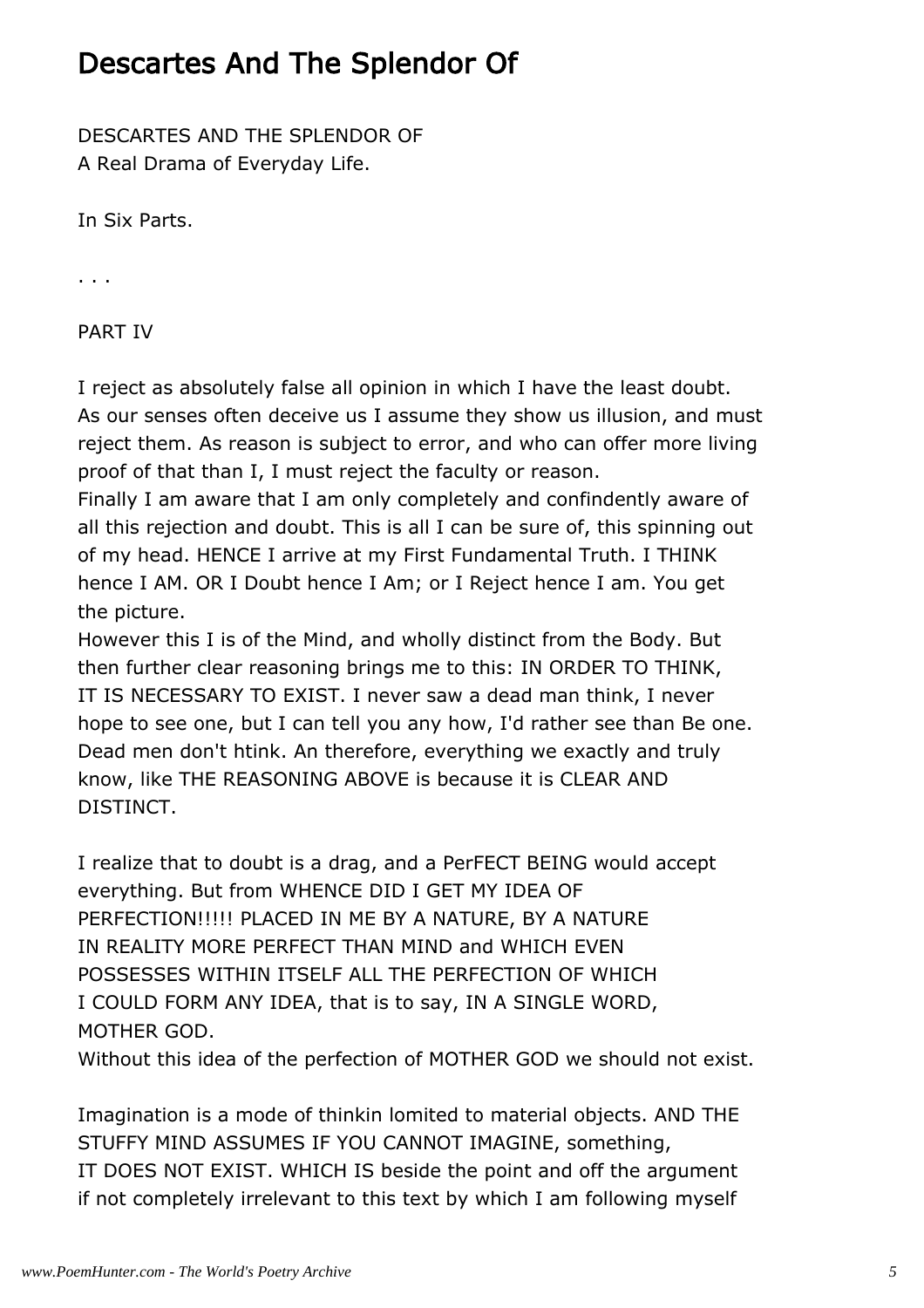in glory and splendor. AM I A BUTTERFLY DREAMING I AM ME or ME DREAMING I AM A BUTTERFLY or am I MOTHER GOD in Glory and Splendor? Our ideas become confused because we are not WHOLLY PERFECT and our razor sharp reason must be wielded at all times to guard against ERROR, error of IMAGINATION and error of the SENSES.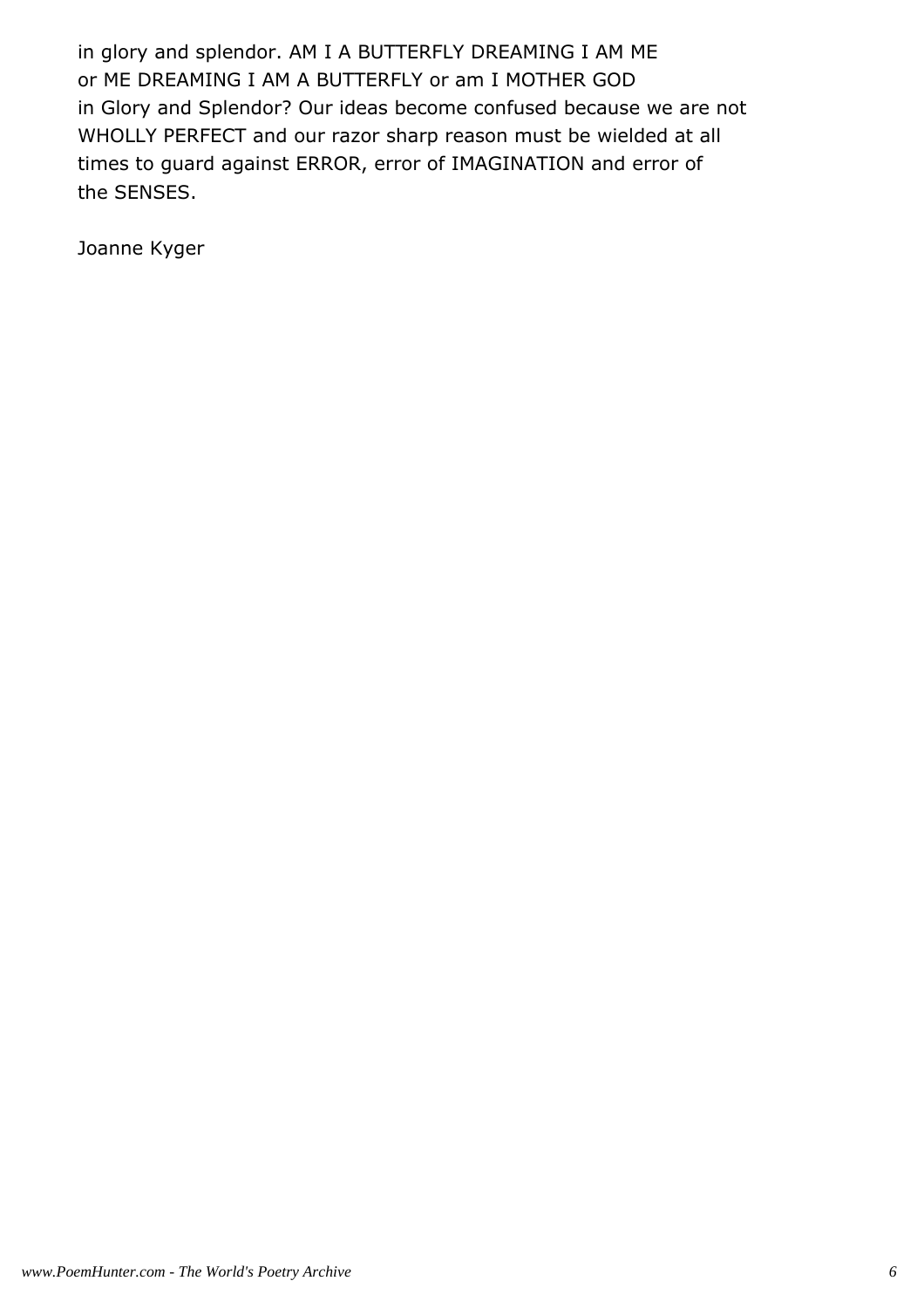# Earlier

Into the party, with engraved invitations, I am bored when I realize the champagne in the decrepit bowl is going to get filled up a lot. Well then, on the greens in front of the Mansion are walking Tom Clark and Ted Berrigan, what chums! Do you think I could possibly fall in step, as they turn same to far flung university on horizon, gleaming. You bet your life not. The trouble, says Ted, with you Joanne, is that you're not intelligent enough.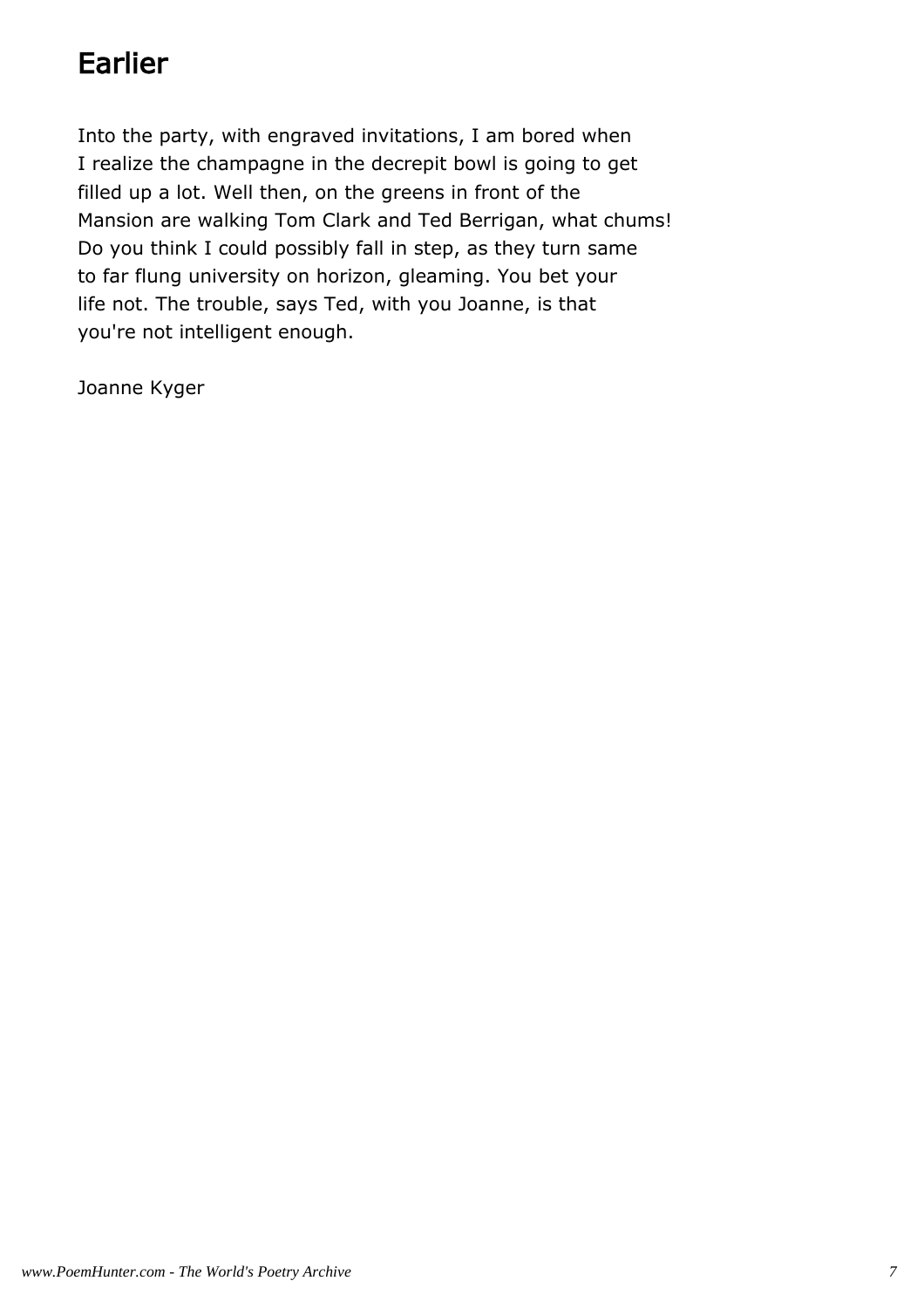# From Joanne

'JOANNE is a novel from the inside out.'

what I wanted to say was in the broad sweeping form of being there

I am walking up the path I come home and wash my hair I am bereft I dissolve quickly

I am everybody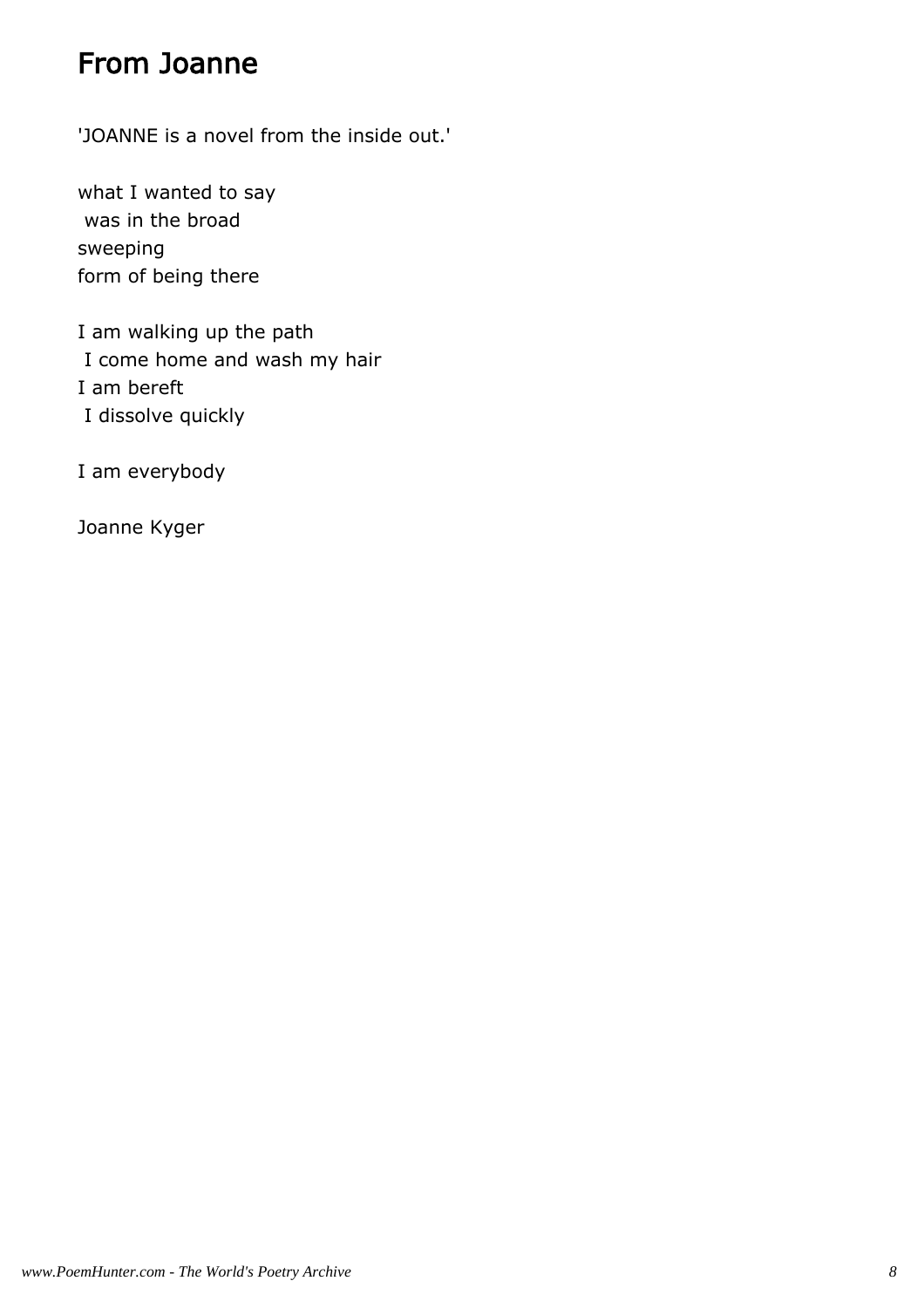# From 'Marian Lopez Calixto's Story,' (Visit To Maya Land, Fall 1976)

In the time of the ancients the earth went dark for 5 days and they broke many pots and the pots spoke And the demons in the dark came forth from them: The lion, the snake, the jaguar And the people perished from them.

The little children sprouted wings. 'You will die mother'. And the child went outside at once And changed into a bird And the children survived.

At dawn, no single person left alive Only birds, Jay, woodpecker, sparrow . . .

The the people were transformed. They were good again. The sun came out in the soft white radiance. And our father in heaven came down to make some other people First from clay

But they couldn't move well and he destroyed them again Pulverized the clay and prepared the clay and made the clay alive. And looked for food for them But they didn't like the grasses he gave them so he gave them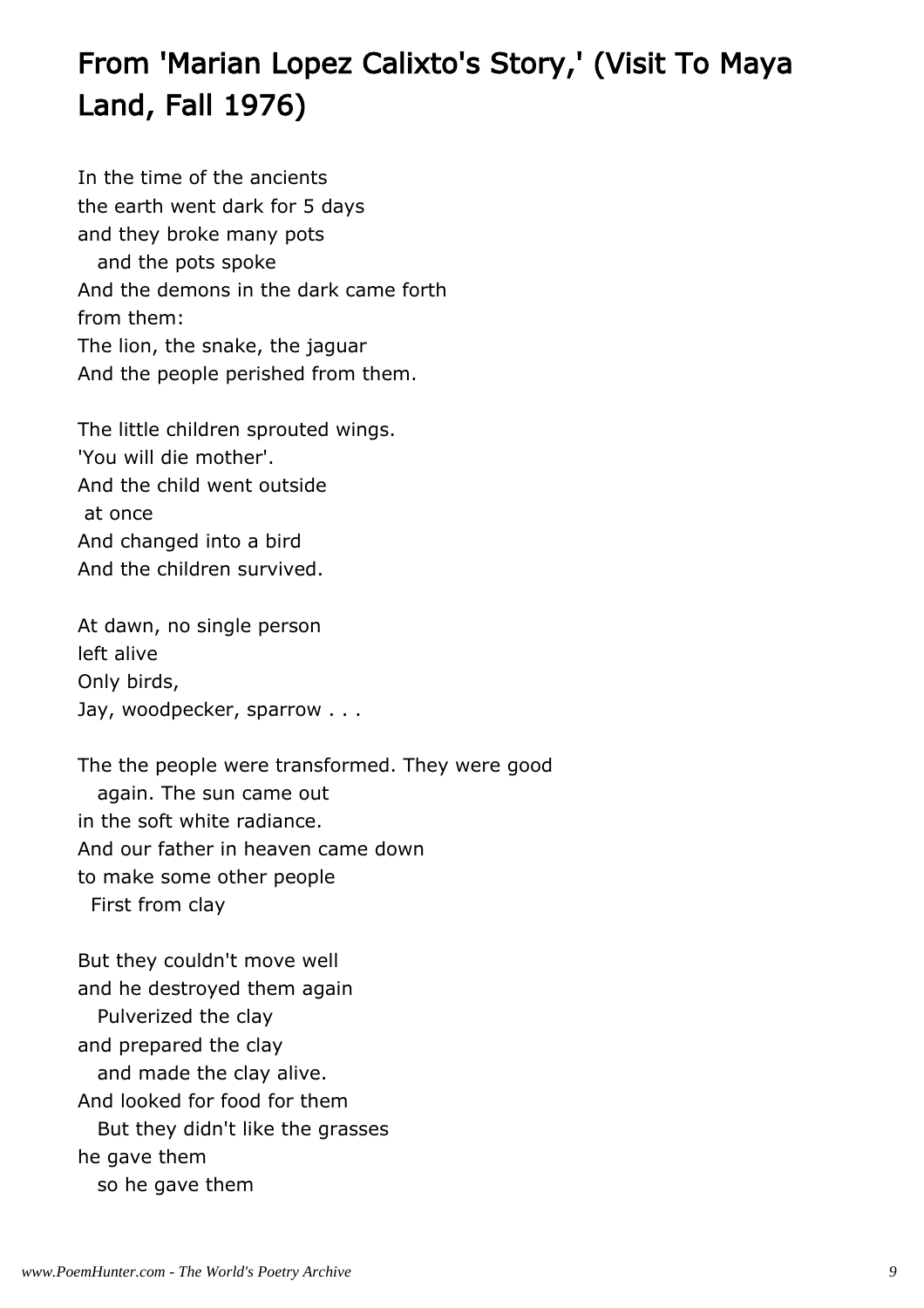the delicious part of his thigh And they fought trying to take it away from eachother. 'It must be that they like my body then' said our father. And the clay began to talk and became human one part man, one part woman.

Helloooooooooo

Are you here now? I am here now

Are you here? I am here.

Have you come here? I have come here.

Will you drink a little to sweep away the fear?

Breathing the gods, getting the goods

I dreamed I went to see the officials of our town They were seated at a long table I was handed a basket Inside the basket were many flutes I chose one, one that was not too new. I had been given the soul of the flute That is how I can play the flute today

Just not too far away, the dreams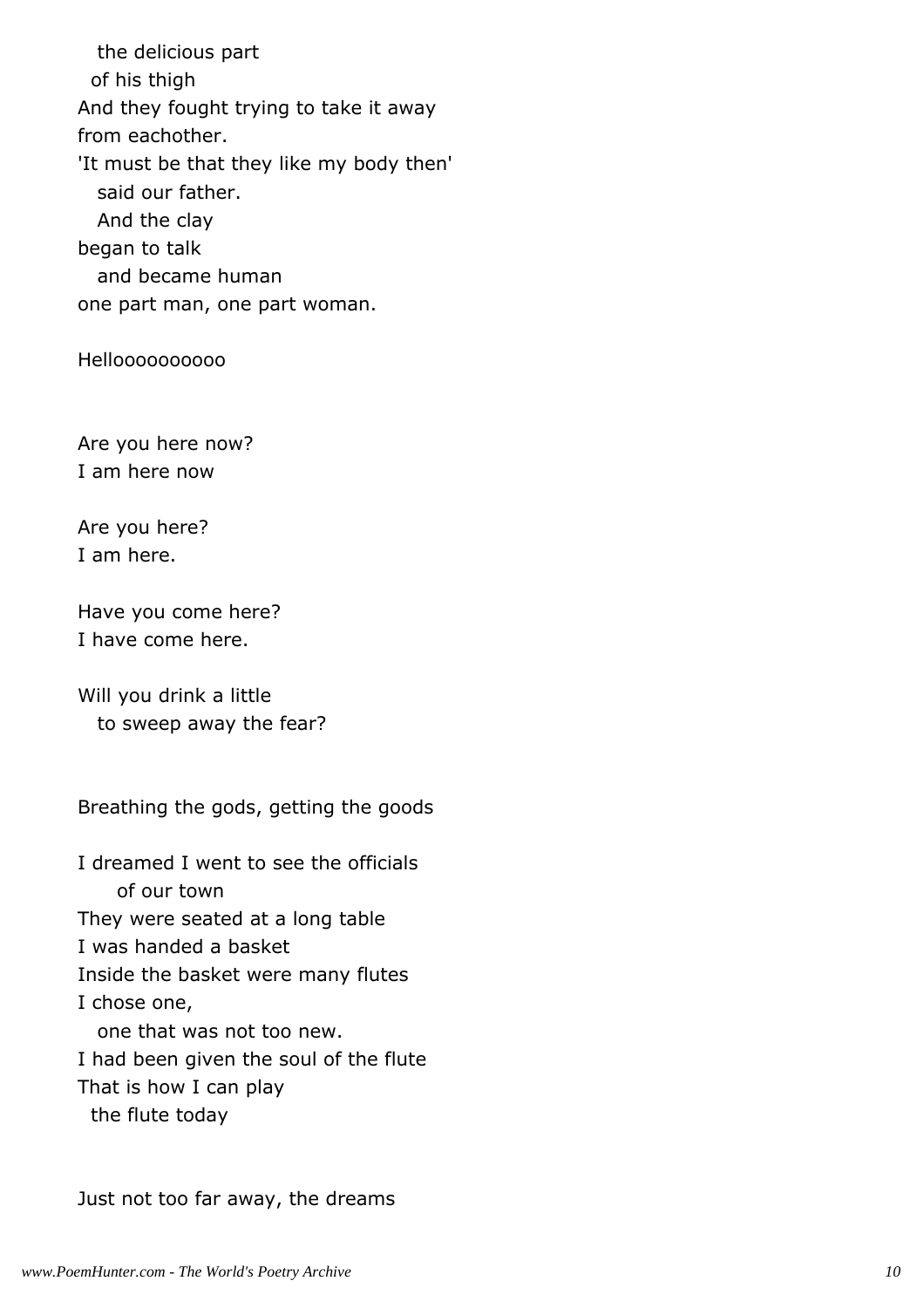just on the other side, of this lazy after comida dream the Dutch students playing ping pong and softly talking on the other side of the courtyard; Beach Boys from the boys' room.

Now vast sky of clouds move over Now the sun warms the land's dreamy Espanol

my lord I, Joanne where, am I in time Me is memory through the courtyard door take me out, take me out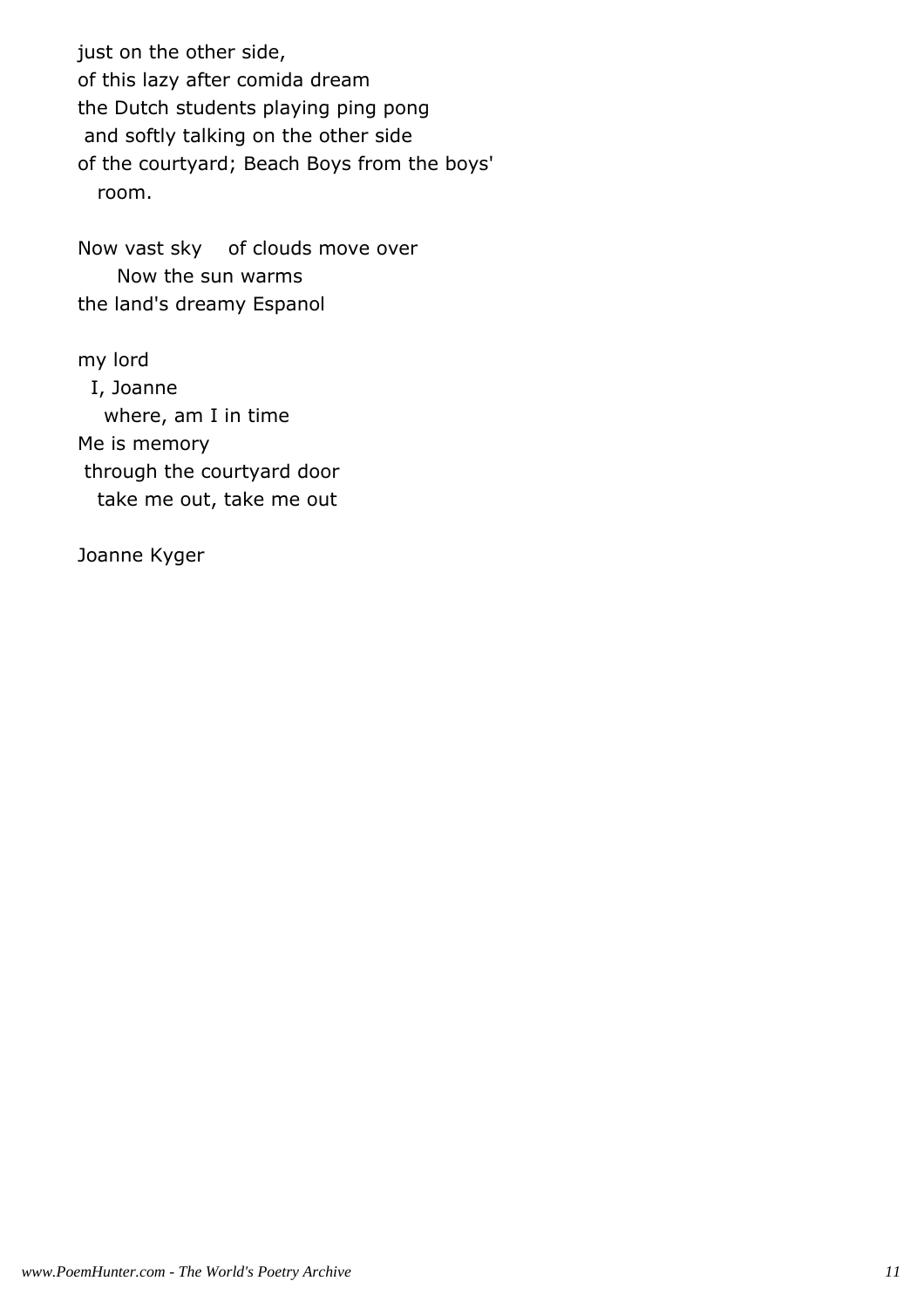# From 'Places To Go'

This is the ghost one I was referring to. II

My Place was loosing the

great beauty that came on horse reaching out to me as I lay locked, no I won't and running after, I want I want. Nearly falling like a ghost, telling it like a ghost, becoming wet. Waiting.

I'll take it out again, the asking for candy and sweet in the woods where they go. I know of course, and can't get through, just skating on thin ice out of danger bringing them candy and sweet away from the toes, being caught.

So then there seemed to be many things. She almost caught me, as I looked up and was falling or I was looking down and was falling. This was there worry.

I didn't know how far it could extend, where ever the first move is to be made.

They hammer on the trees in the woods those boys, wearing white shirts, and guns.

III

Now it sours. The things I made, I guess, are all a result, held away, the latter portion blooms.

Evelyne watched all

the way through, the medium, rattling around, how, was it being sized up, when it is being left, unattended.

I can see now

whay I cut it away and called it my own. They were cut away, the swhole world blooms. I cut the dead branch off the honeysuckle, it started out last June going halfway up the porch.

It is better now the dead portion is cut away. It is still true that I can fold, I mean the room can tilt, but half and hald, that's how it blooms.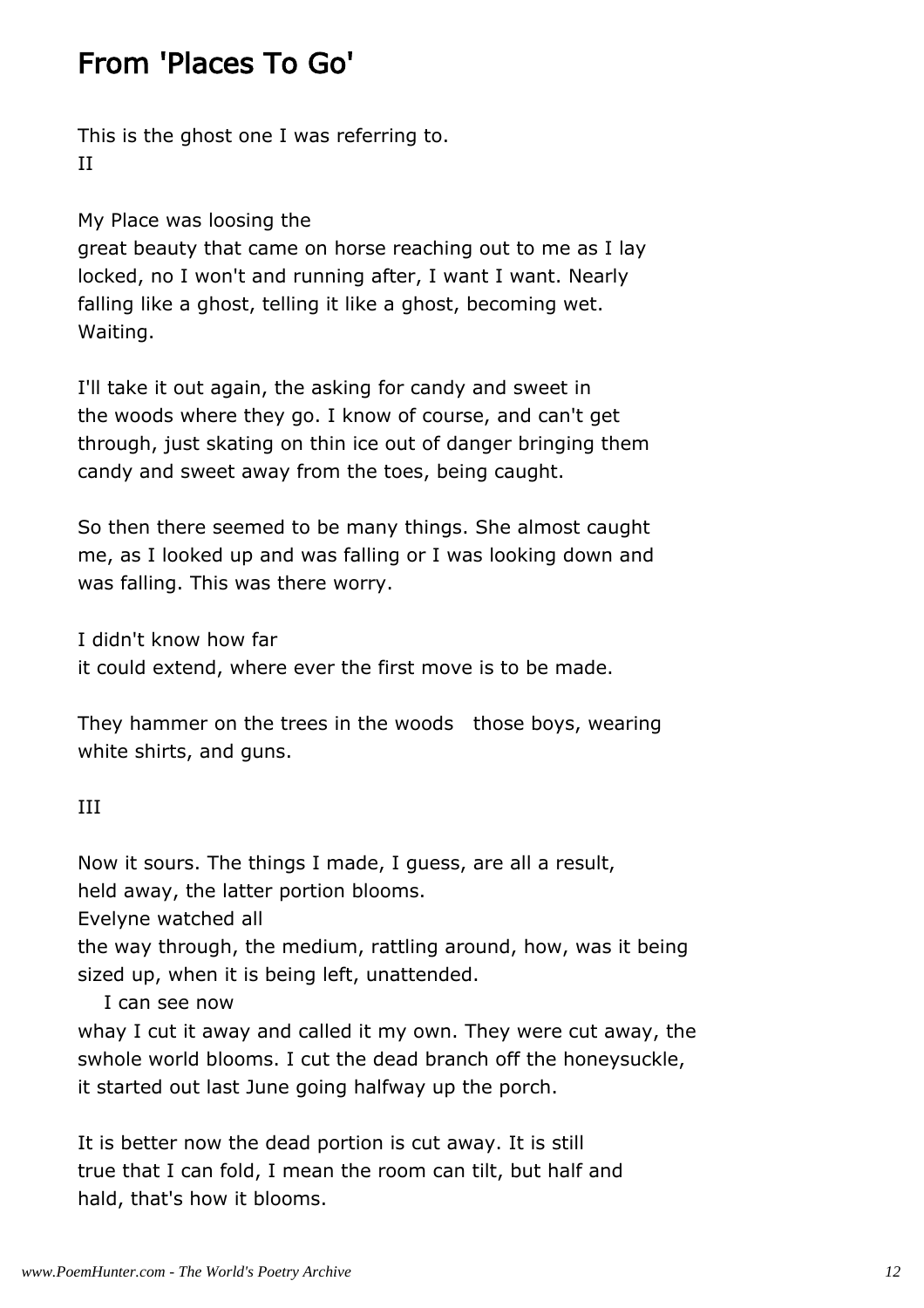I don't know it exactly, but he was struck blind when women had pleasure the most that they did not want to hear; or saw wrongly. Was he born one way and then the other. But he knew both as a man, lay dying, along the stream of blood to talk.

One side sleeps, the other awakes. I would not worry of dream, if I were you. It does not lurk, Saying it now, if you care to remember, oh, Did I say that?

 Nobody knows what they want. They can plan it out and get thta beautiful construction, I mean mine is the most beautiful but I never get what I want. You can't put the rocks in your mouth on the seashore, rub them in your eyes.

#### V

Came up on a horse. Those

days were like breaking through sunlight, where the sand would bite at the feet. God is with you. I do poems before I go to sleep, these are dream poems, there is Snow White's bottom.

How high are the fences around? There are still areas to play in, washing hair, poor Joanne. Margaret took her first bite by herself.

And the terrible boredom, waiting, in the sun, with a house folded of cardboard and crayon people against the walls. Carrots the girl next door, and we ate them.

Also the stone road goes down perilously, the same pier awash, the water slide into the deep depths.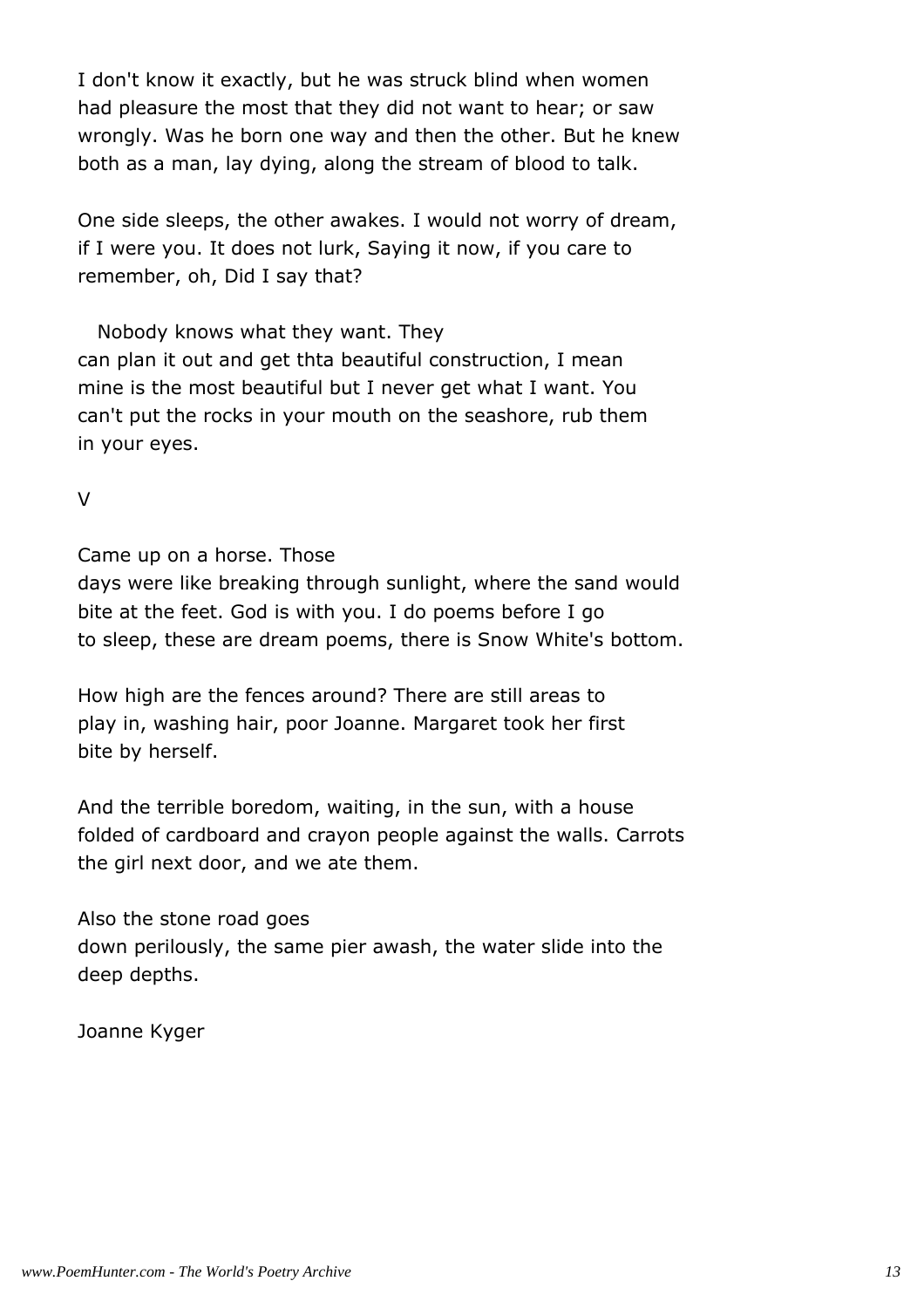# Here In Oaxaca It's The Night Of The Radishes

 Here in Oaxaca it's the Night of the Radishes Now I wave from the green balcony above the gardenia in my shoes without socks the sun is frankly generous today when everyone needs room at the inn Time to put the buddha back in place He doesn't mind being `catholic' in Mexico Part of the long preliminaries of the days preparation for carving through the red skin

#### DECEMBER 23 TUESDAY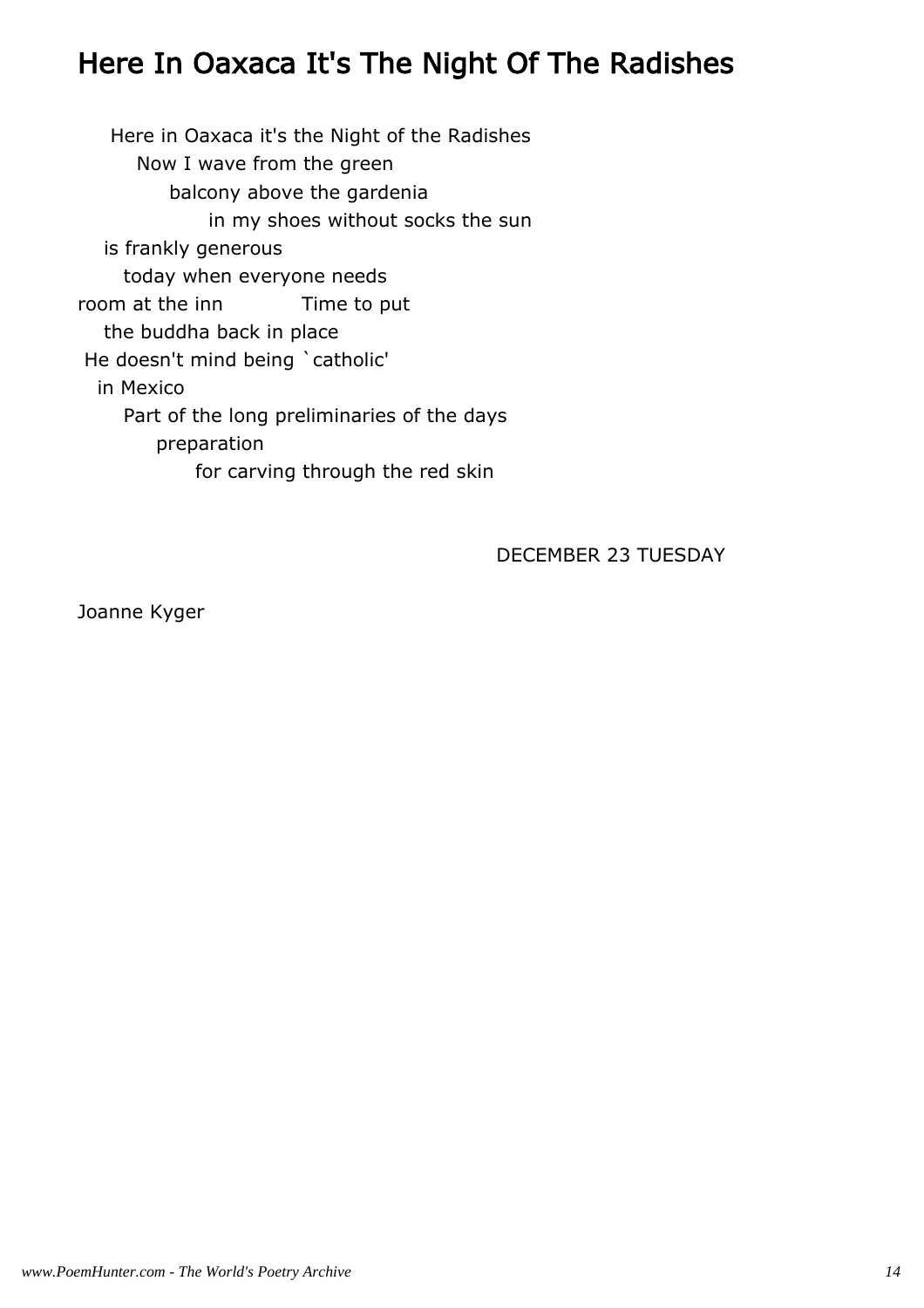# Influences In Poetry

Dream:

In a room getting ready for a party with Dotty, Ducan MacNaughton comes in and says 'Stephen Rodefer is on his way here to kill you! You'd better hide.' We run to the bathroom and lock the door. Come to think of it Duncan looks pretty strange himself. 'There's only room for one

 at the top of the steeple' -Robert Frost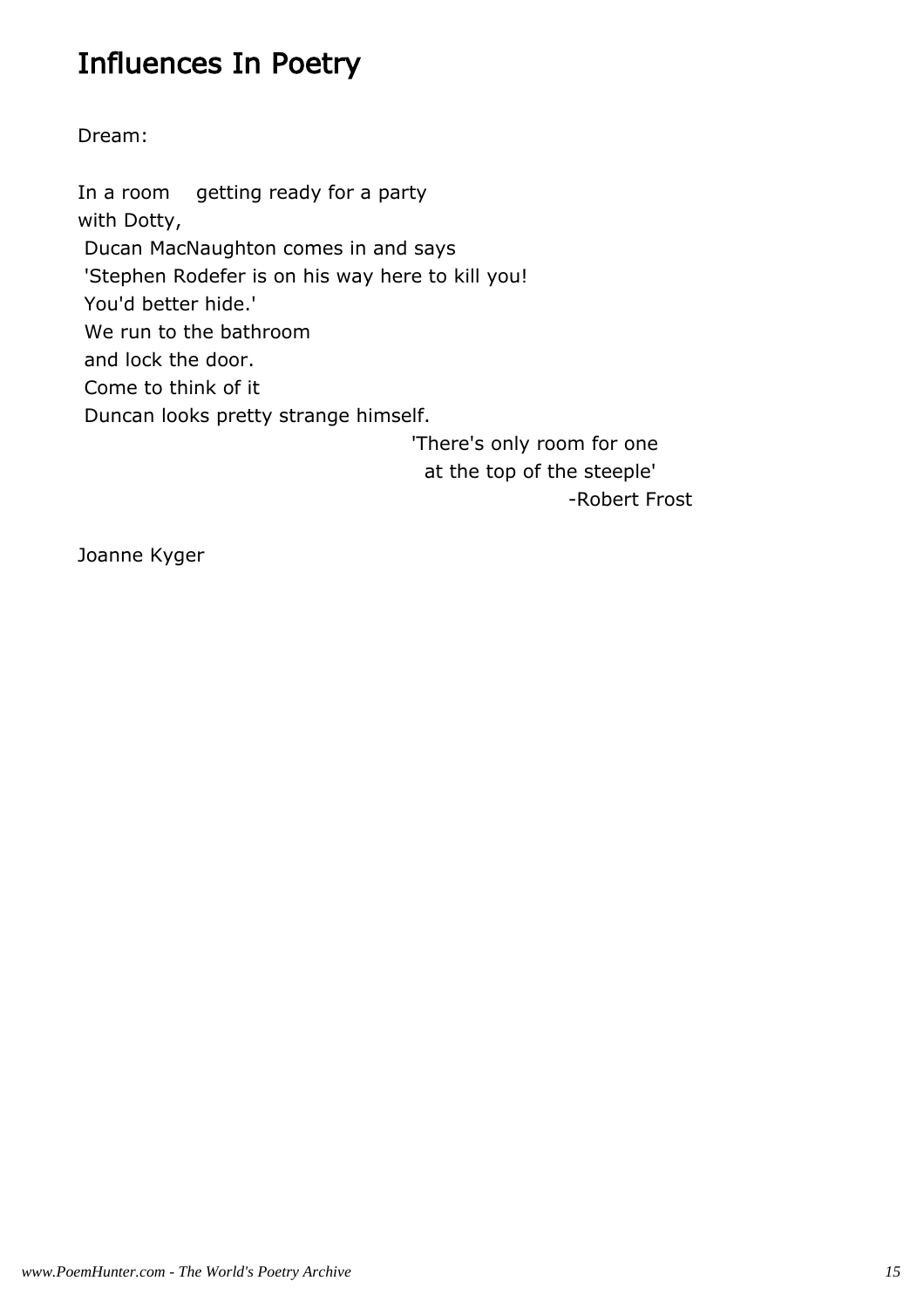# It's been a long time

#### NOTES FROM THE REVOLUTION

During the beat of this story you may find other beats. I mean a beat, I mean Cantus, I mean Firm us, I mean paper, I mean in the Kingdom which is coming, which is here in discovery.

It is also Om Shri Maitreya, you don't go across my vibes, but with them, losing the pronoun. It is Thy, it is Thee, it is I, it is me.

Machines are metal, they serve us, we take care of them. This is to me, and this is to you. You say you to me, and I say you to you. Some machines are very delicate, they are precise, they are not big metal stampers, She made enough poetry to keep her company.

My Vibes. You intercepted my vibes. The long shadows, the long shadows, the long shadows. My sweet little tone, my sweet little tone is my arm.

On what Only: The song that girl sang the song that girl sang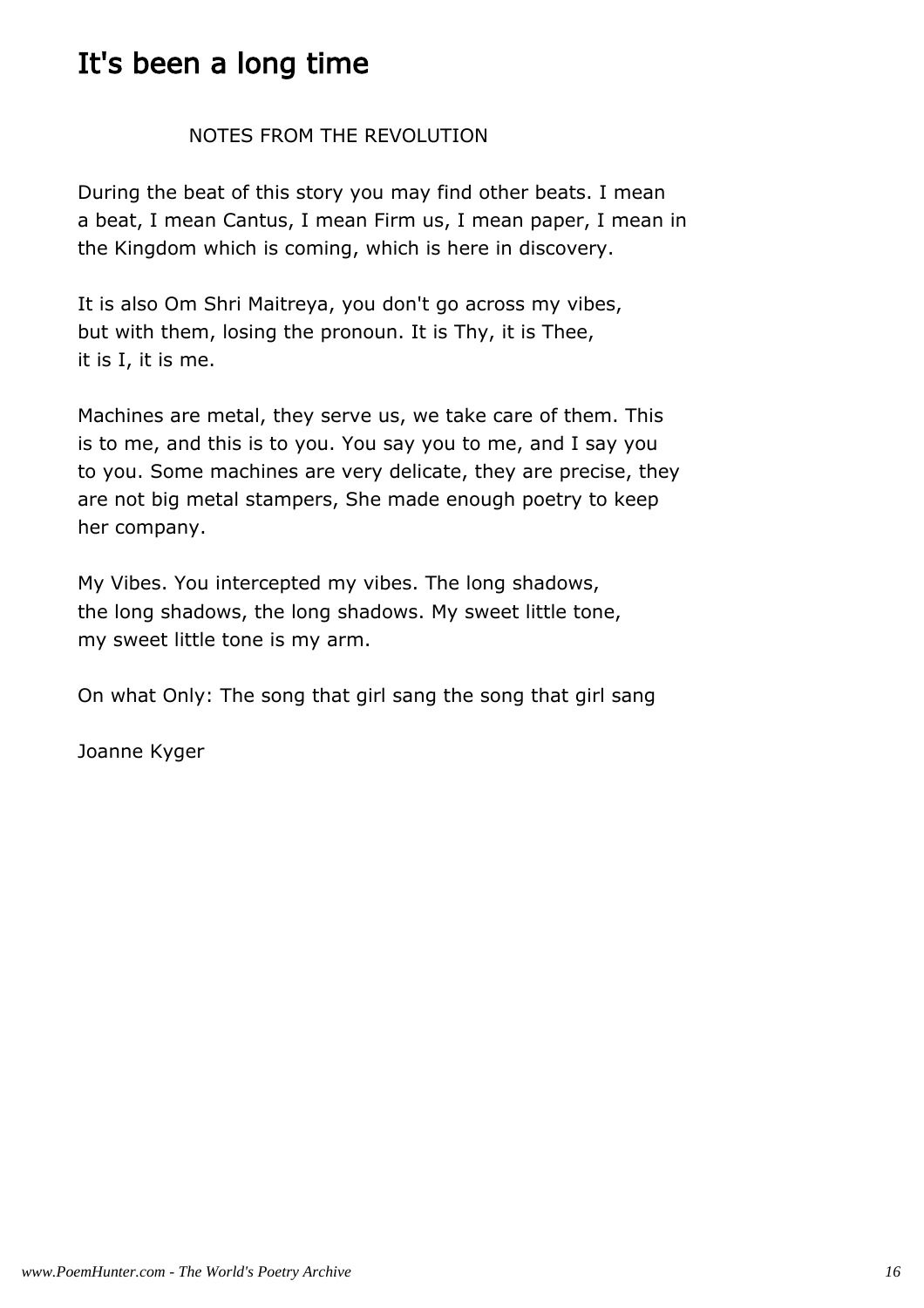# Morning Is Such A Welcome Time. It Doesn'T Demand

Morning is such a welcome time. It doesn't demand much from the pocket- Some coffee, a cigarette, and the day starts, full of optimism & clarity of hope While the Muse holds her head, and the crazy Elementals hold down their wrath lightly under the earth's surface. Some vague attention of wind stirs the golden oats and Ita Siamese drags her breakfast rabbit over the roof three times into the house and escorted out the door. While Aram Saroyan & W.S. Merwin debate the paucity of their fathers' feelings in New York Times reviews, the deer coming down the pathway still are my startled guests as this morning proceeds normally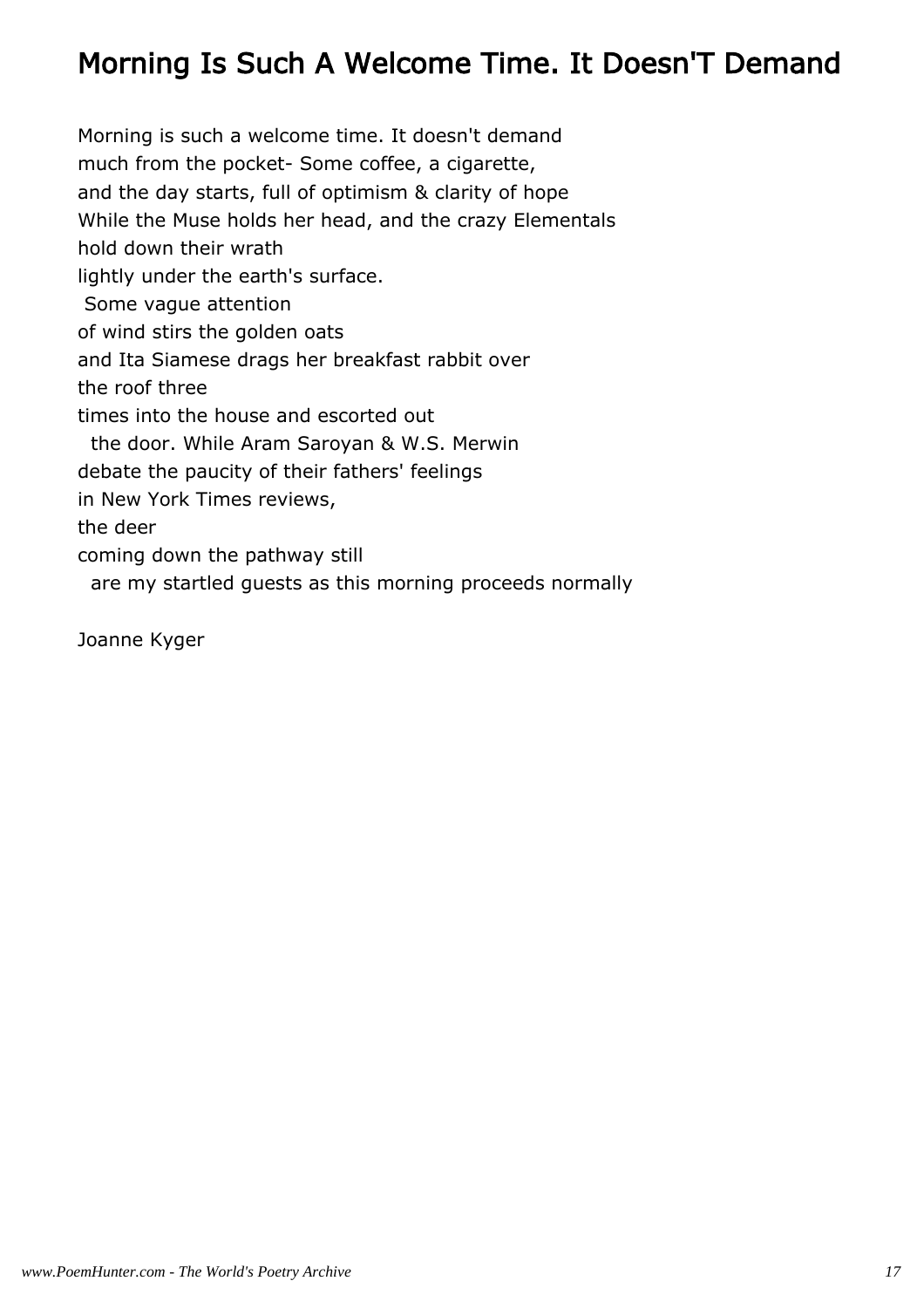# Night Palace

'The best thing about the past

is that it's over'

when you die.

you wake up

from the dream

that's your life.

Then you grow up

and get to be post human

in a past that keeps happening

ahead of you

 OCTOBER 2003 Joanne Kyger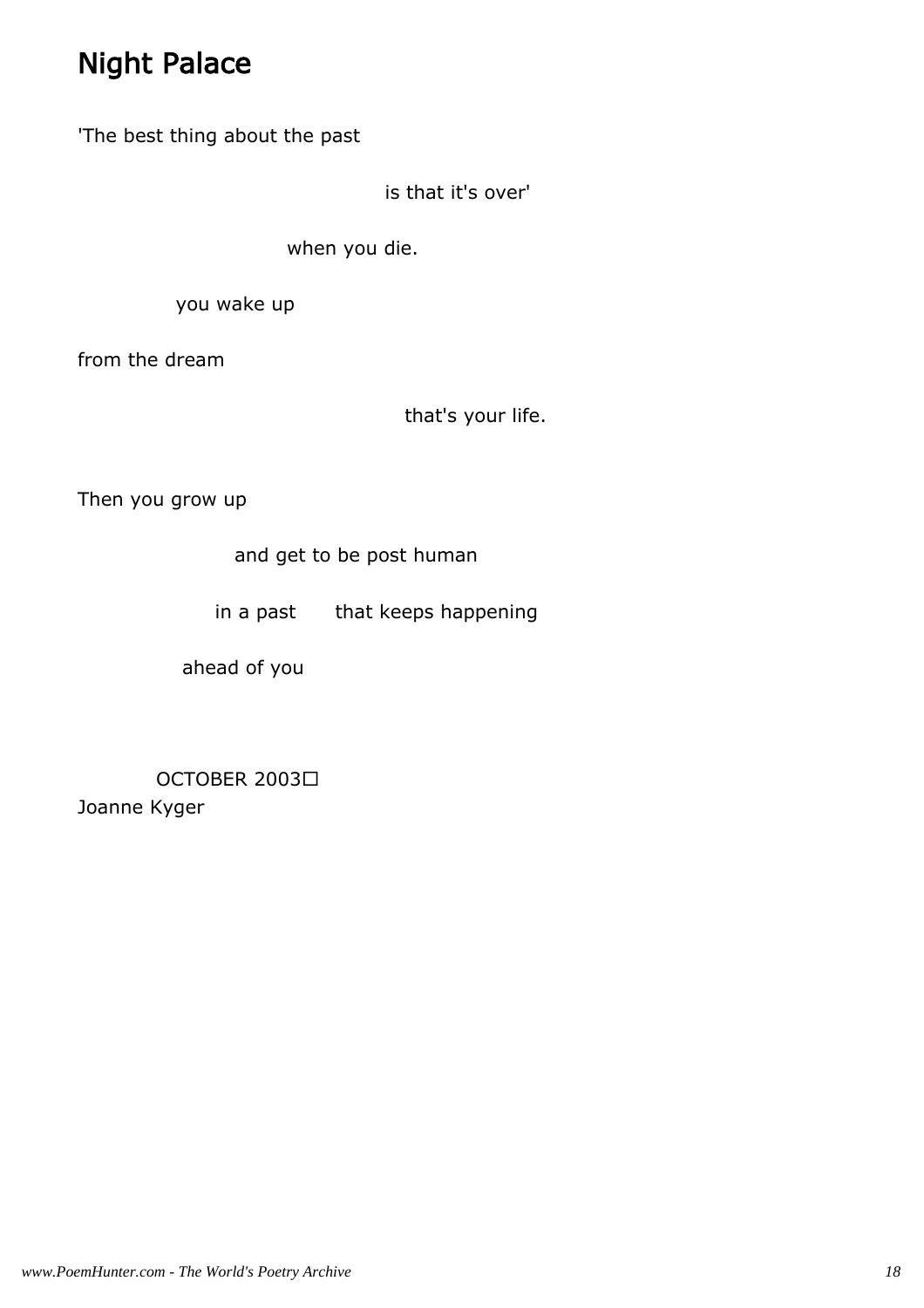# October 28, Take It Easier

I wonder what the ocean is like today? Cold and flat, hot and flat? Cold and whippy,, tide out, in? The sand will be warm, I'm sure for the sun is out today, and although not warm in the house It is in the spot I am going to now.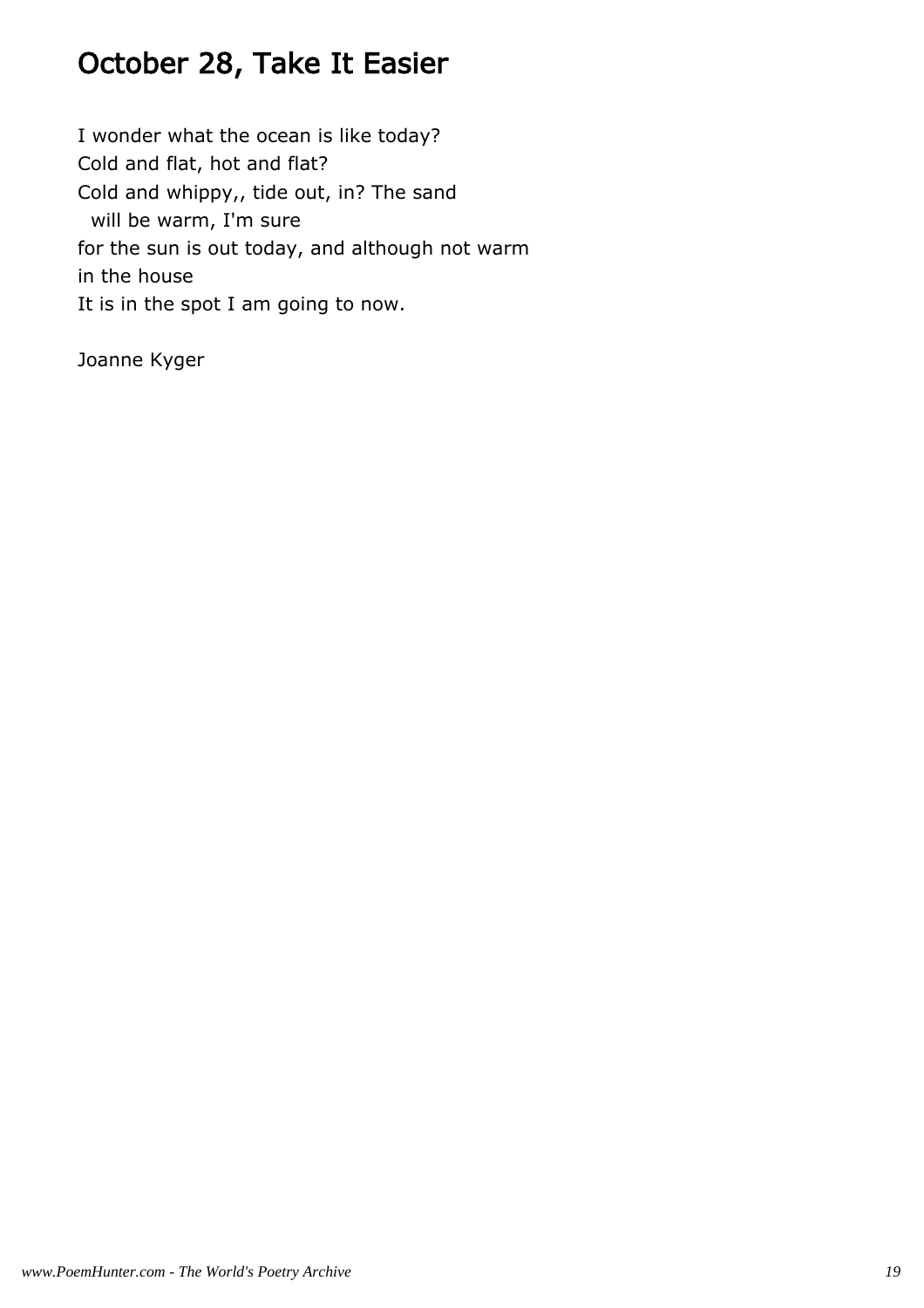# October 29, Wednesday

In a crowd of people I am suddenly elevated. No matter that the crowd follows Ginsberg and Snyder, out on a quick demonstration march thru the halls of a tall building out into the gardens, their faces among the trees as little Chinese sages grained into the wood. White walls, somewhat Grecian in the fancy takes you. I AM ELEVATING! from a cross legged position, I rise slowly off the ground in a crowd of people, easy as can be. ELEVATED! Mr. Ginsberg and Mr. Snyder frown, not so much? As they are on their busy way, as groups of people pour their respect and devotion towards them. Pour, pour-they're busy drinking it up all day in teacups. Do you think we've sent these young ladies and gentlemen in the right direction? That is to say, haven't we sent thin in the right direction though. With my back against a stone wall in a courtyard, I am closing my eyes and-Now if you will just observe me, I will move up off the ground, hopefully as much as a foot, two feet, grind. In my Tibetan bathrobe.

Joanne Kyger

Silence.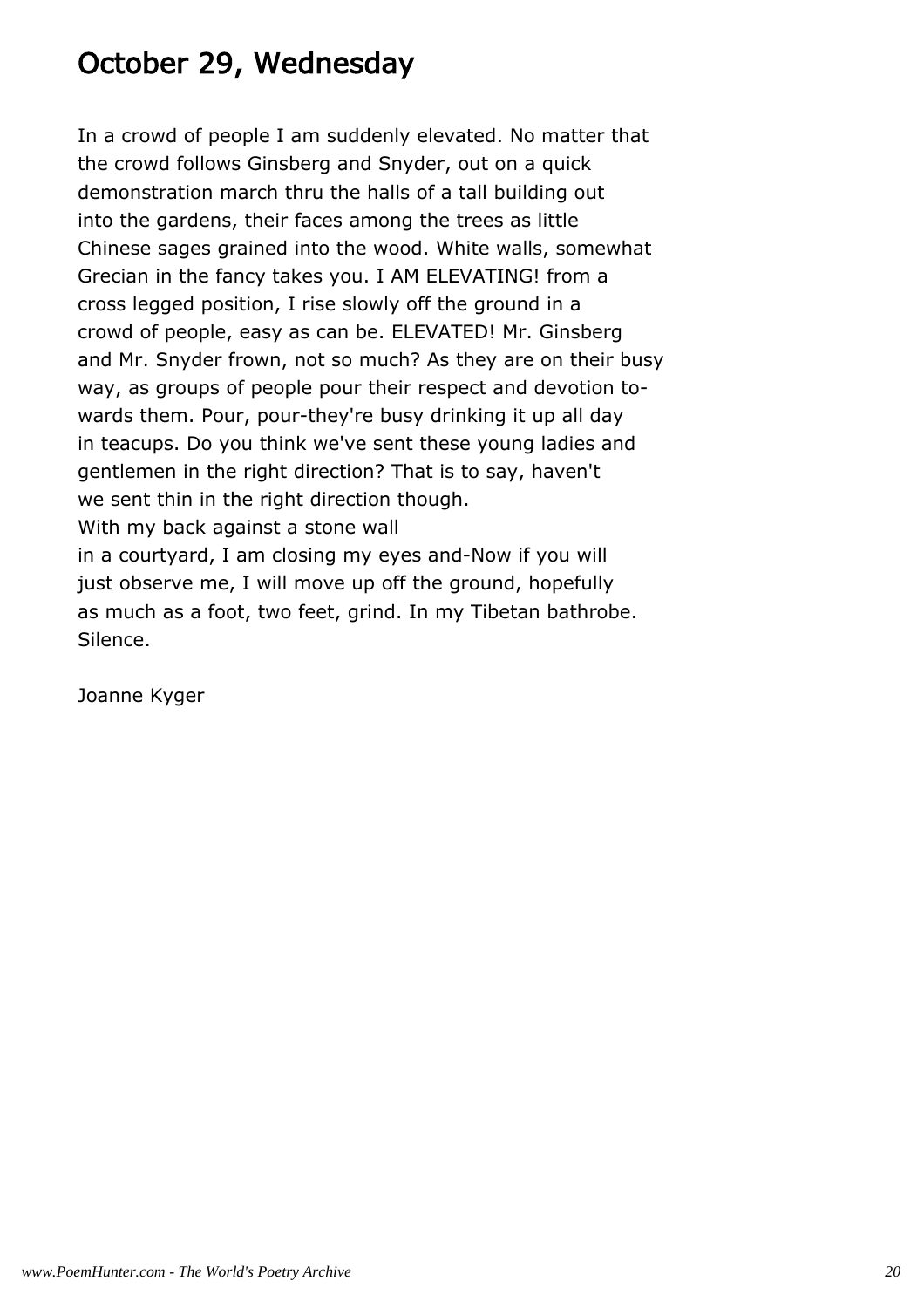# Oh Man Is The Highest Type Of Animal Existing

'Oh Man is the highest type of animal existing or known to have existed but differs from other animals more in his extraordinary mental development than in anatomical structure . . .' Well when I think of men I think of then in a sexual manner Otherwise, I don't notice the difference, you know

being absorbed as being one just thinks 'people' and not 'male' and 'female' so much as someone to talk to. And how men are all

the same being born from Man and Woman and out of a woman's body commonly known as 'Mother.'

'And God said let us make MAN in our own image, after our likeness and let them have dominion.'

And 'Nature may stand up and say to all the world, 'This was a MAN!''

And then 'I pronounce you MAN and wife.'

Daddy you is dandy

when you're here. Shrill and soft old Autumnal

wind blow and we are tucked below

the shallow soil where seeds spring up and wither quickly flirting madly.

I've got him now,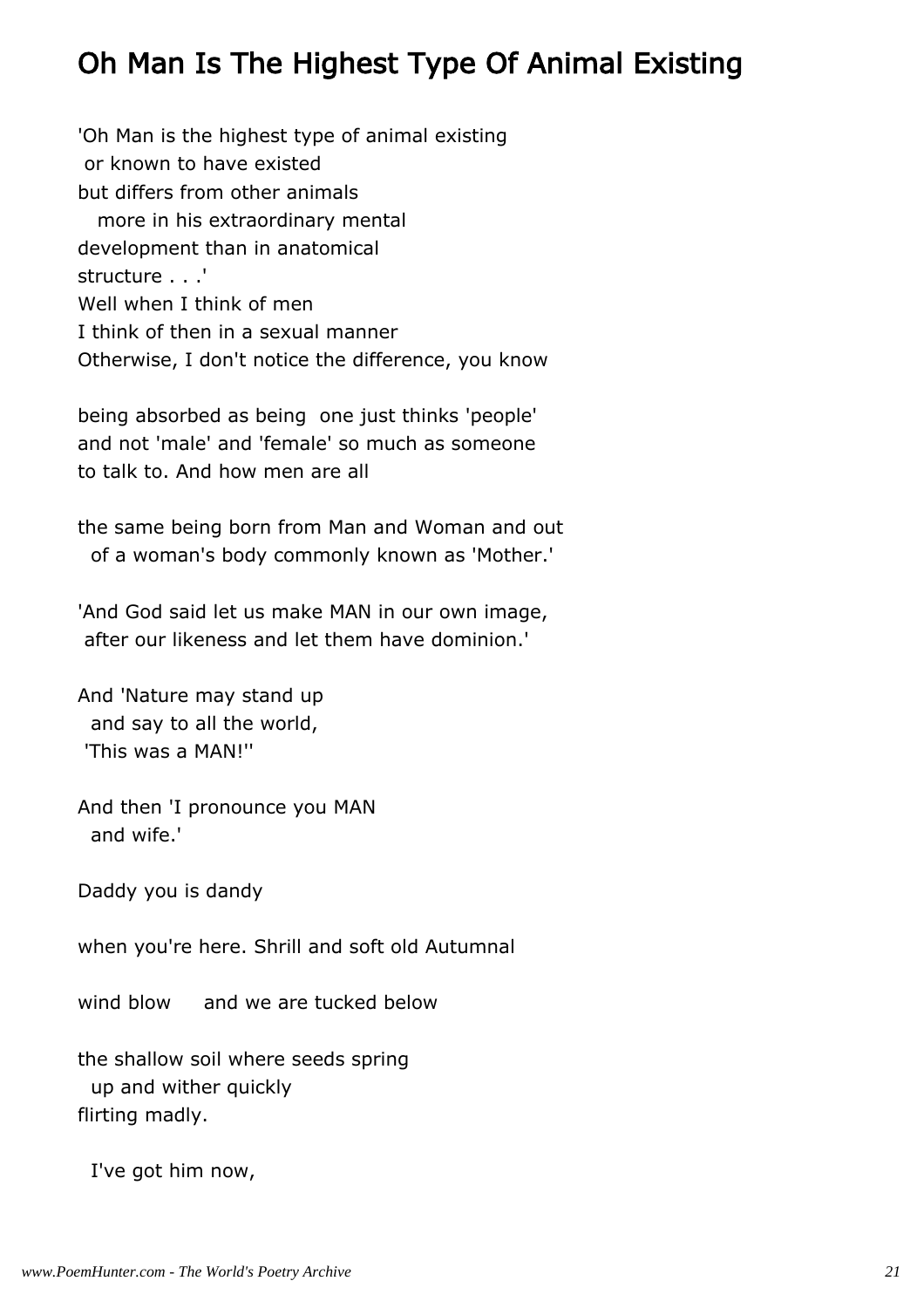the beautiful one for my part

of the year here in my dark and expensive underground all mine before he is shared

and killed again by the fearless boar he is hunting and torn apart and his blood runs out and red roses and anemones

bloom and it is spring and he is gone again

That man about town gone again . . .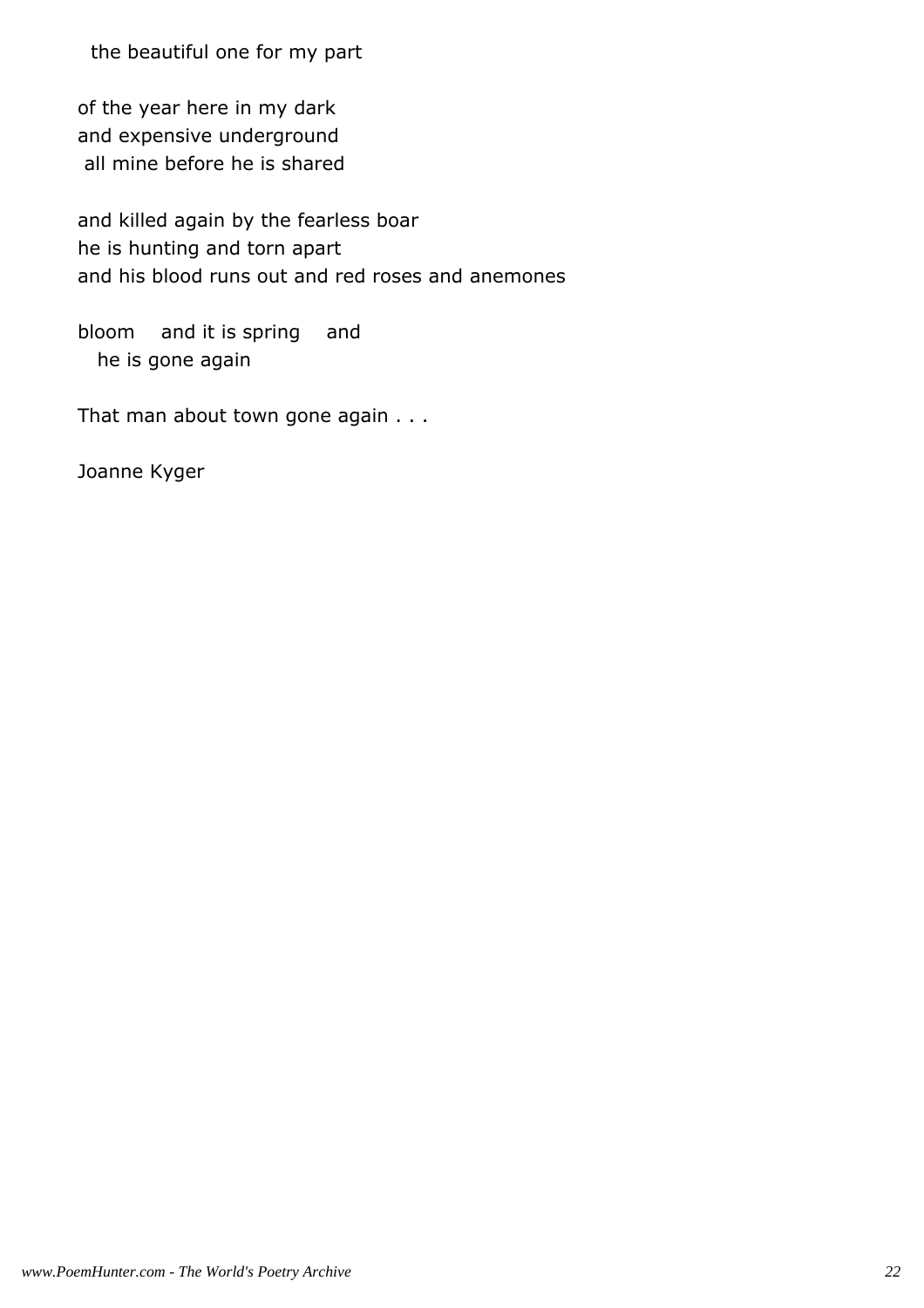# Philip Whalen's Hat

I woke up about 2:30 this morning and thought about Philip's hat.

 It is bright lemon yellow, with a little brim

 all the way around, and a lime green hat band, printed with tropical plants.

It sits on top

 of his shaved head. It upstages every thing & every body. He bought it at Walgreen's himself. I mean it fortunately wasn't a gift from an admirer. Otherwise he is dressed in soft blues. And in his hands a long wooden string of Buddhist Rosary beads, which he keeps moving. I ask him which mantra he is doing - but he tells me in Zen, you don't have to bother with any of that. You can just play with the beads.

from Just Space: poems, 1979-1989 (Santa Rosa: Black Sparrow Press, 1991)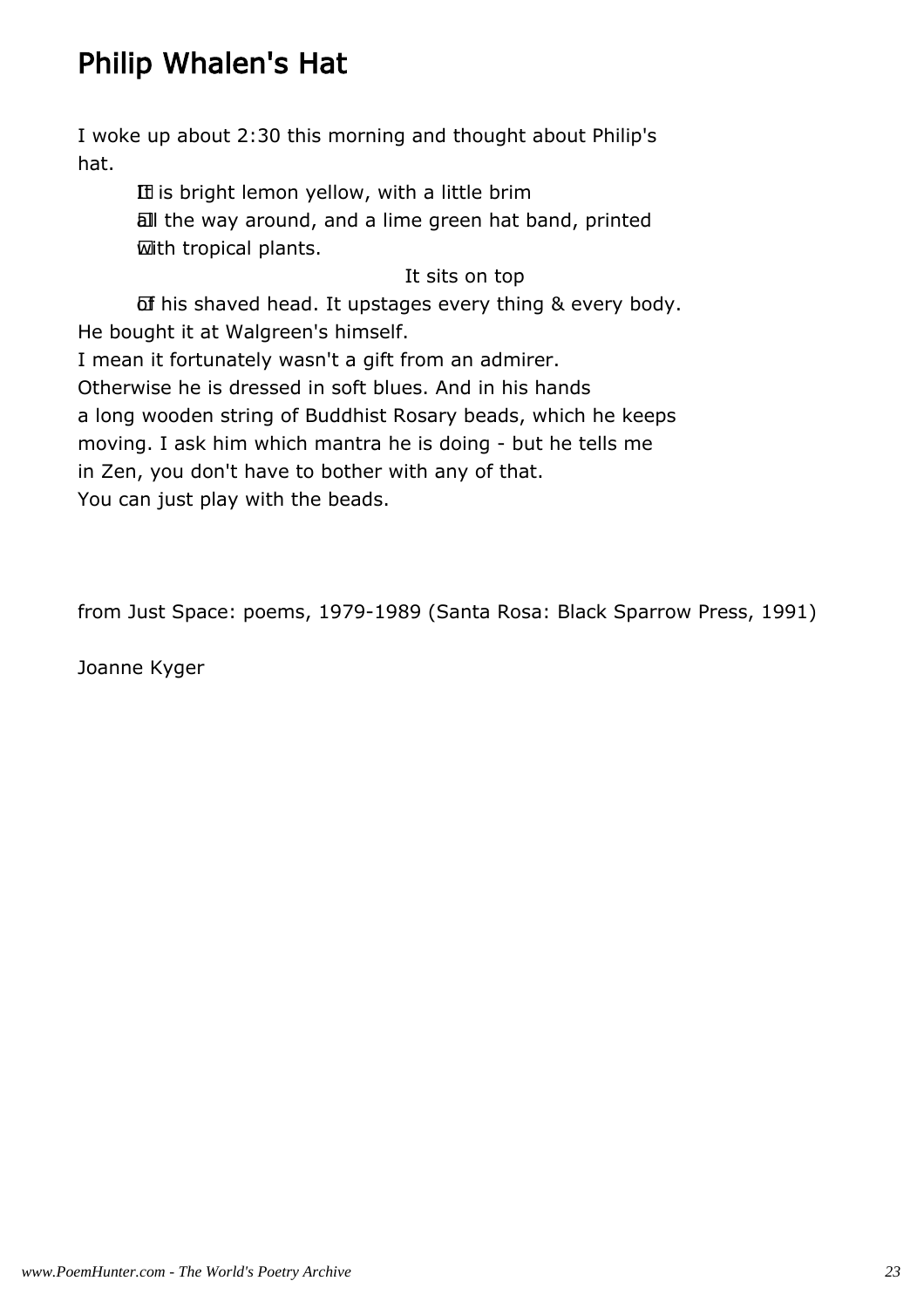### September

The grasses are light brown and ocean comes in long shimmering lines under the fleet from last night which dozes now in the early morning

Here and there horses graze On somebody's acreage

Strangely, it was not my desire

that bade me speak in church to be released but memory of the way it used to be in careless and exotic play

when characters were promises then recognitions. The world of transformation is real and not real but trusting.

Enough of the lessons? I mean didactic phrases to take you in and out of love's mysterious bonds?

Well I myself am not myself

and which power of survival I speak for is not made of houses.

It is inner luxury, of golden figures that breathe like mountains do and whose skin is made dusky by stars.

O fresh day in February Come along with me under pine whose new cones make flowers. In a mellow mood let's take anything and you're better in the peaceful flowing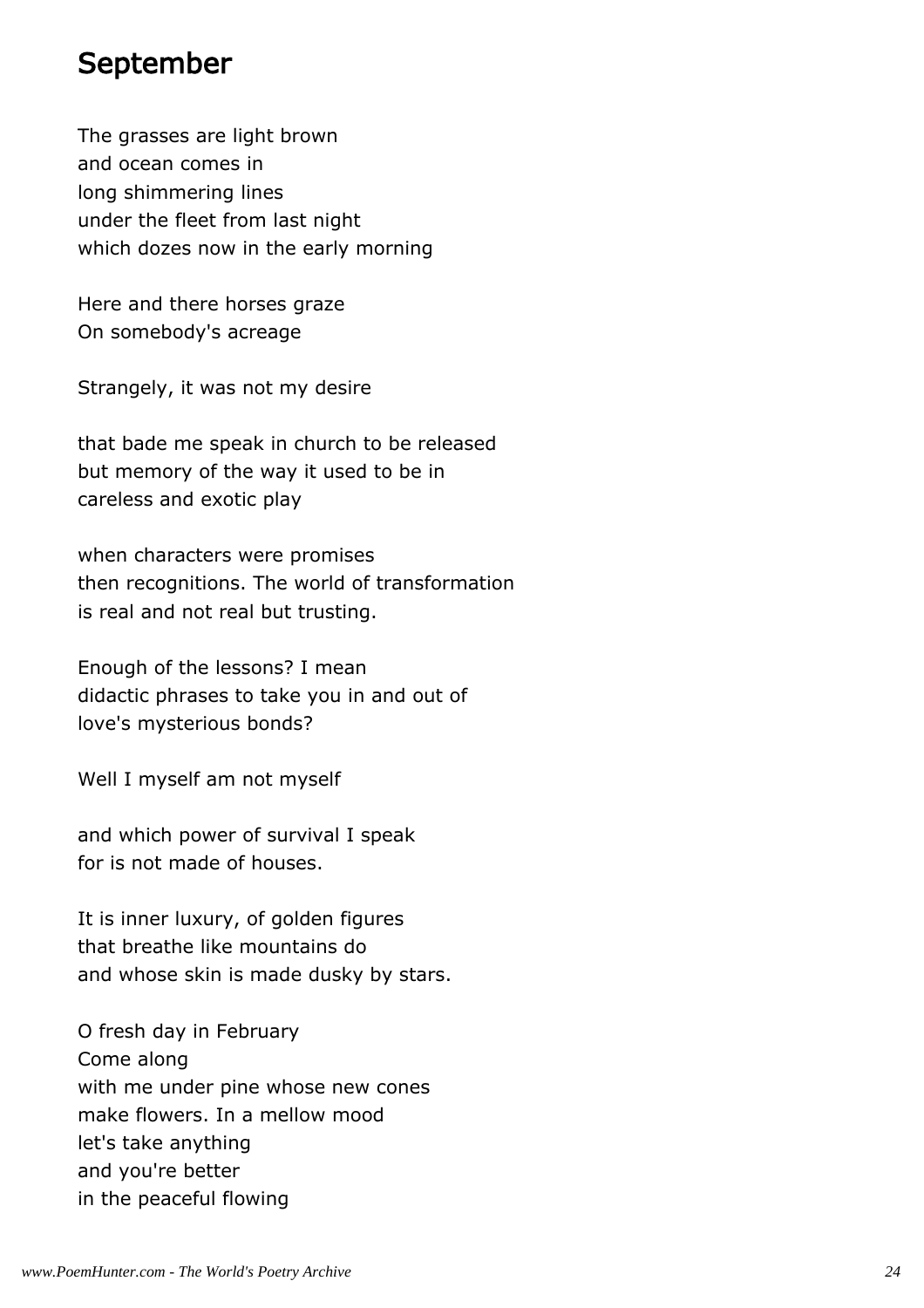in the bech in the bird who flys up out of coyote bush, bob cat who crosses the road.

For who could think I could see the grace of other souls born, and reborn before in crab shells snail shells, the head of a grebe molesin, new onions up. Drawn by your clever sleigh of tortoise I listen for the melody to sing along.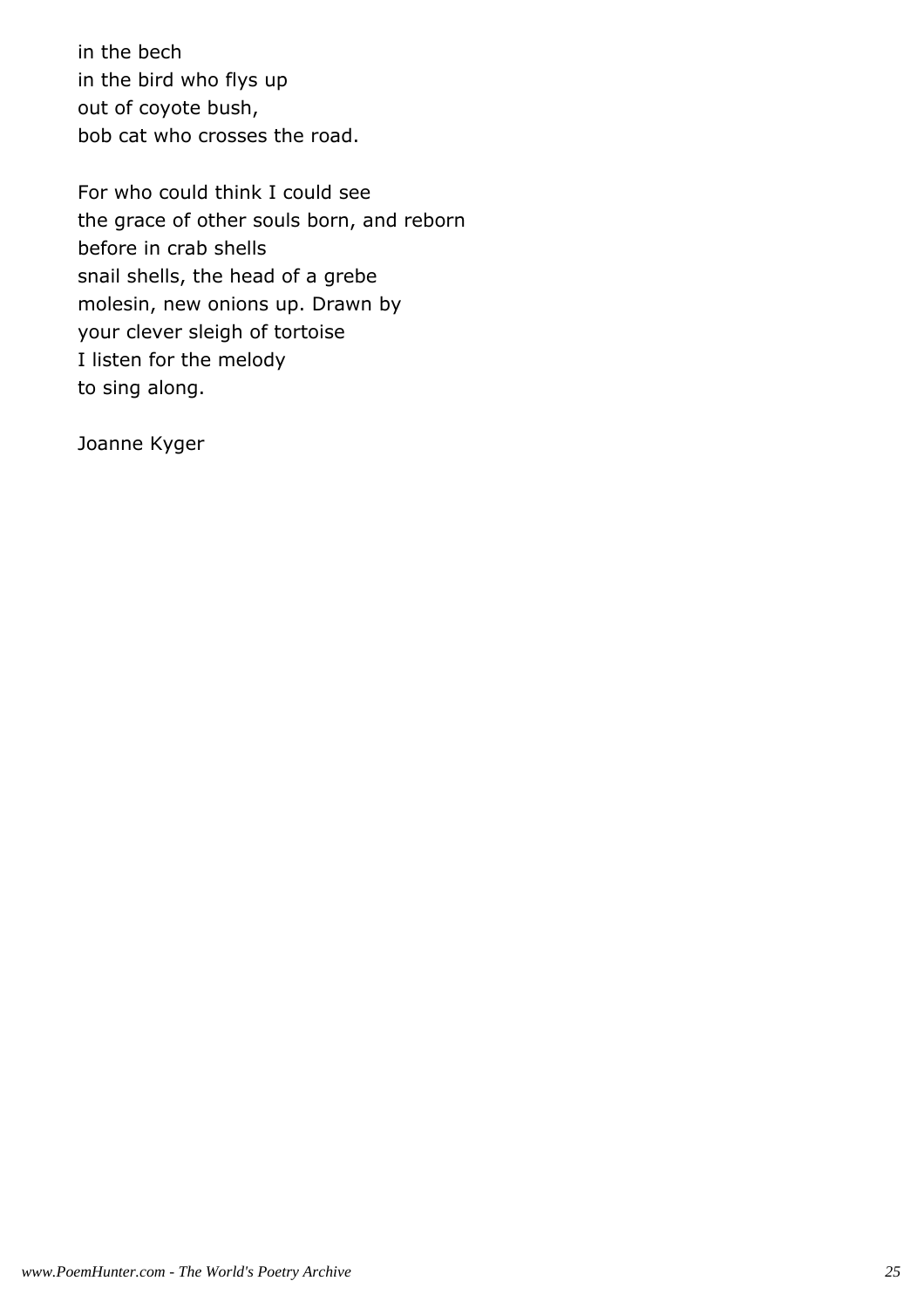### Sunday In The Storm Era

 'these are extraordinary times' so we can do whatever we want ha ha

 the sky darkens stitching the white pillow cover

 If I had my way I'd sit and watch the grey and poundy waves all day ...

 The candle lights for Cypress must be down at the channel now where the tide rushes out from the lagoon and keeps on going out

way out ... remember?

 now the evening sky looks pretty clear

that is a strong of the control of the control of the control of the control of the control of the control of

 was a history just happened

DECEMBER 2, 2001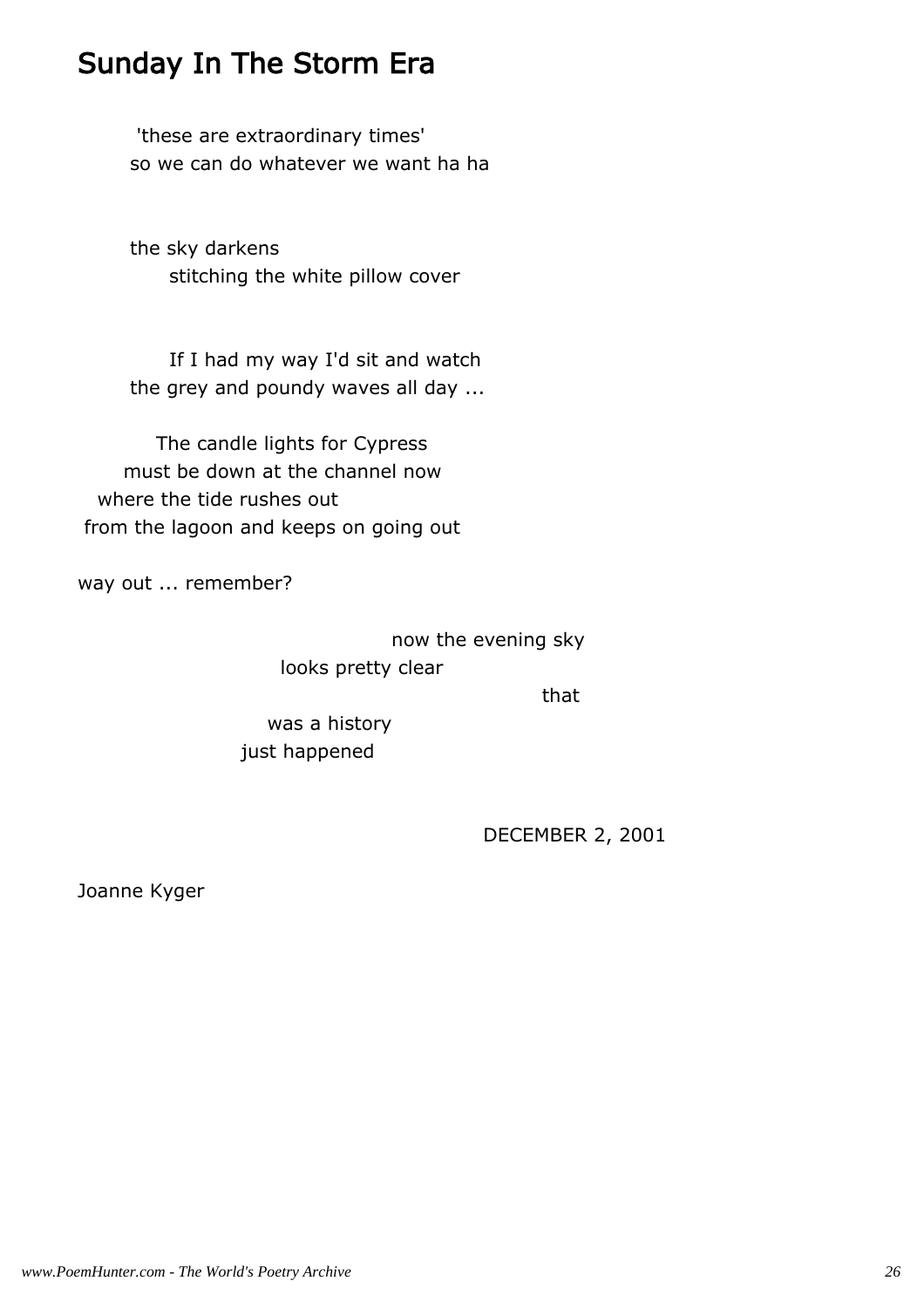# The Crystal In Tamalpais

 In Tamalpais is a big crystal. An acquaintance told me the story. A Miwok was giving his grandfather's medicine bag to the Kroeber Museum in Berkeley. He said this man took him over the mountain Tamalpais, at a certain time in the year. I believe it was about the time of the Winter Solstice, because then the tides are really low. They stopped and gathered a certain plant on the way over the mountain. On their way to the Bolinas Beach clam patch, where there is a big rock way out there.

Go out to

the rock. Take out of the medicine bag the crystal that matches the crystal in Tamalpais. And if your heart is not true if your heart is not true when you tap the rock in the clam patch a little piece of it will fly off and strike you in the heart and strike you dead.

And that's the first story I ever heard about Bolinas.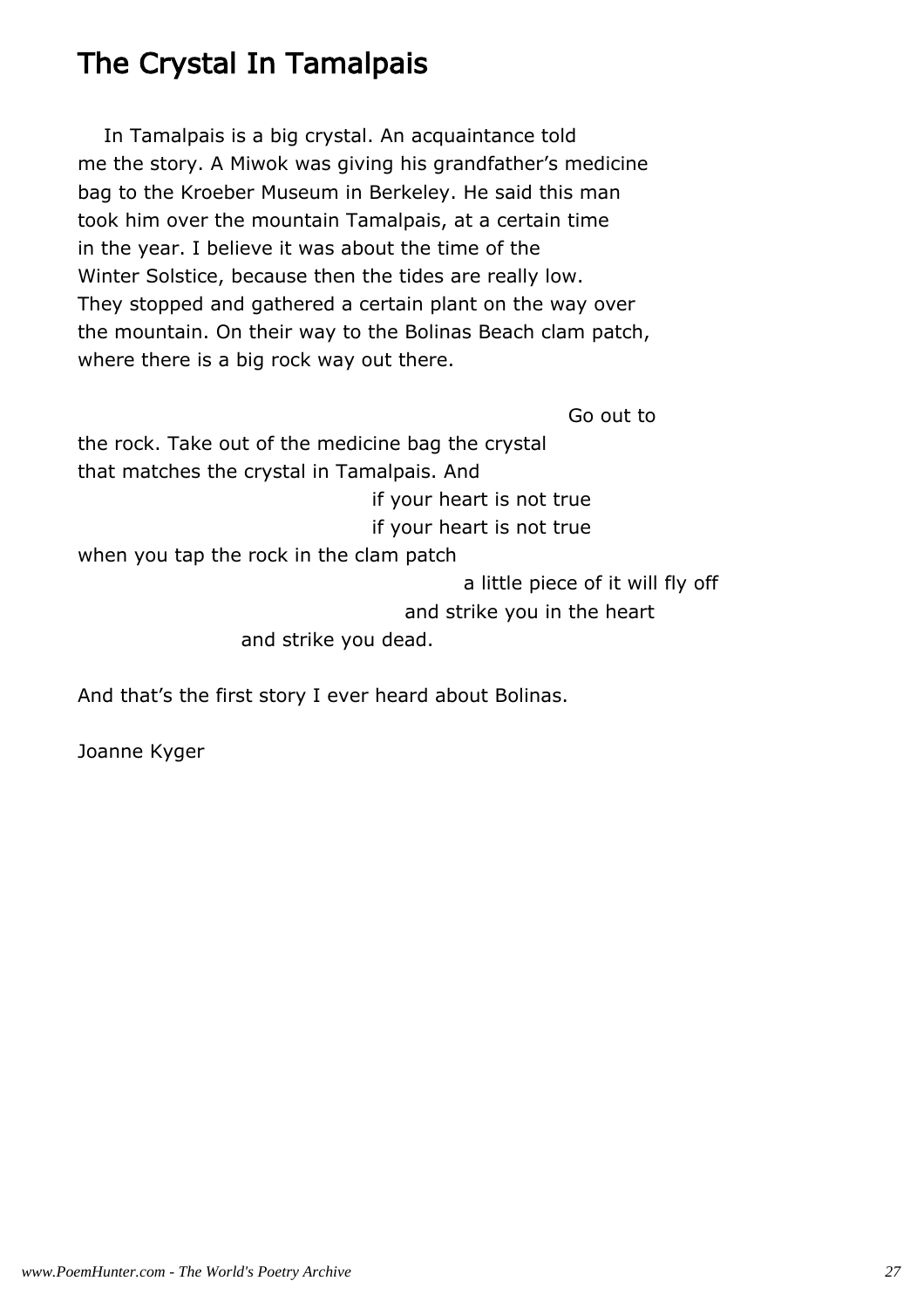# The Maze

 I saw the dead bird on the sidewalk his neck uncovered and prehistoric At seven in the morning my hair was bound against the fish in the air who begged for the ocean I longed for their place Behind the tall thin muslin of the curtain we could see his shadow knocking and we waited not stirring crouched by the fireplace where the ashes blew out later we checked the harbor to see if it was safe rather hoping one had gone astray and flunk itself upon the shore for all to watch

If I should weep they would never know and so I walked silently shrugging off hands in treacherous places wanting to fall

In Williamsburg, Virginia

my uncle pointed out the Maze which grew in the dead governor's garden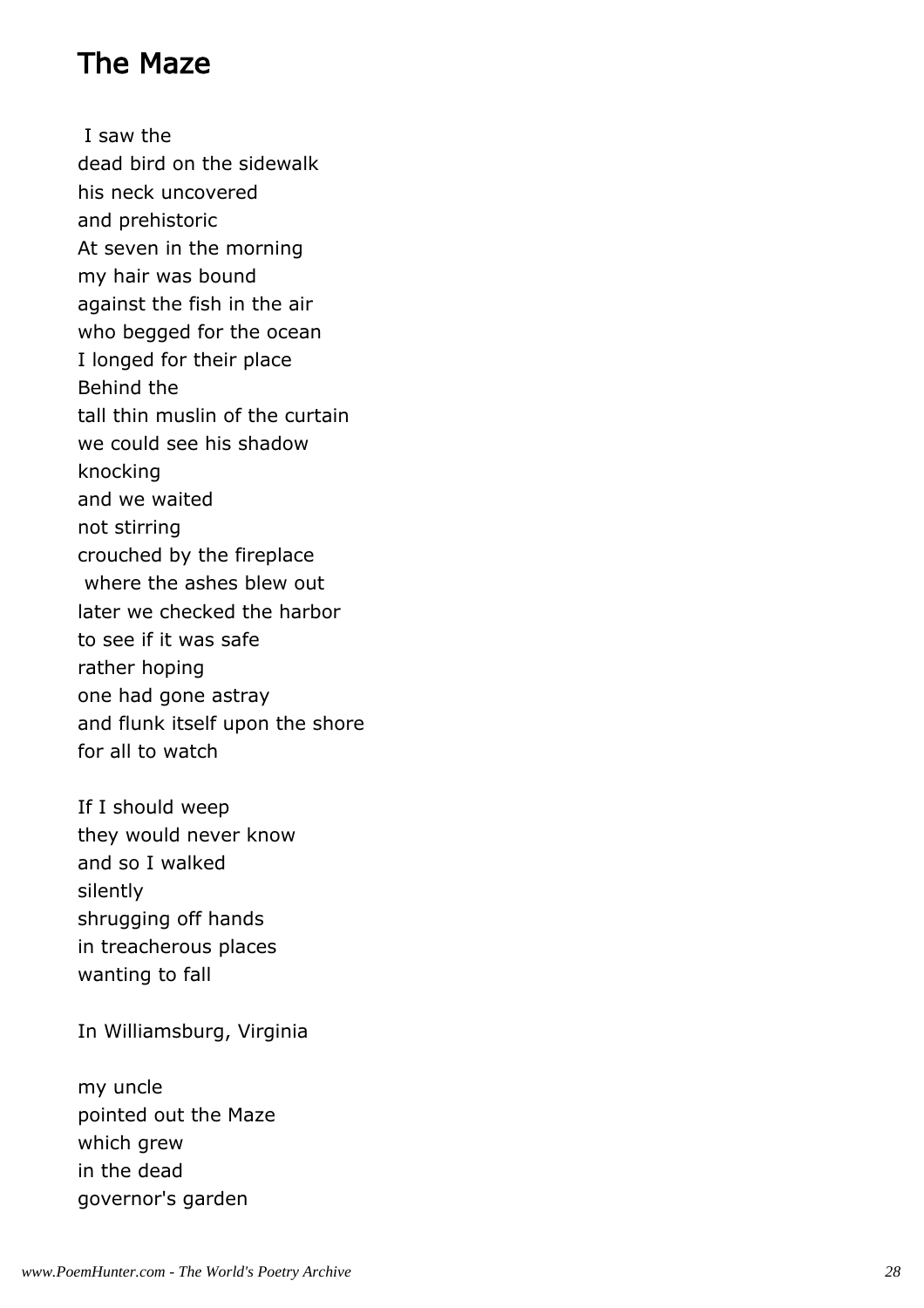delighted

I went to it

and stood poised

inside the precise entrance like a long hallway the tightly trimmed bushes held themselves pointing each leaf and twig in an unquestioning manner

white gravel caressed my feet

the sky disappeared and I could hear the sound of water rushing

I knew each corner without pausing

Held captive in a cave Ulysses sobbed for his wife who was singing high

melodies from the center of a cobweb shawl of their design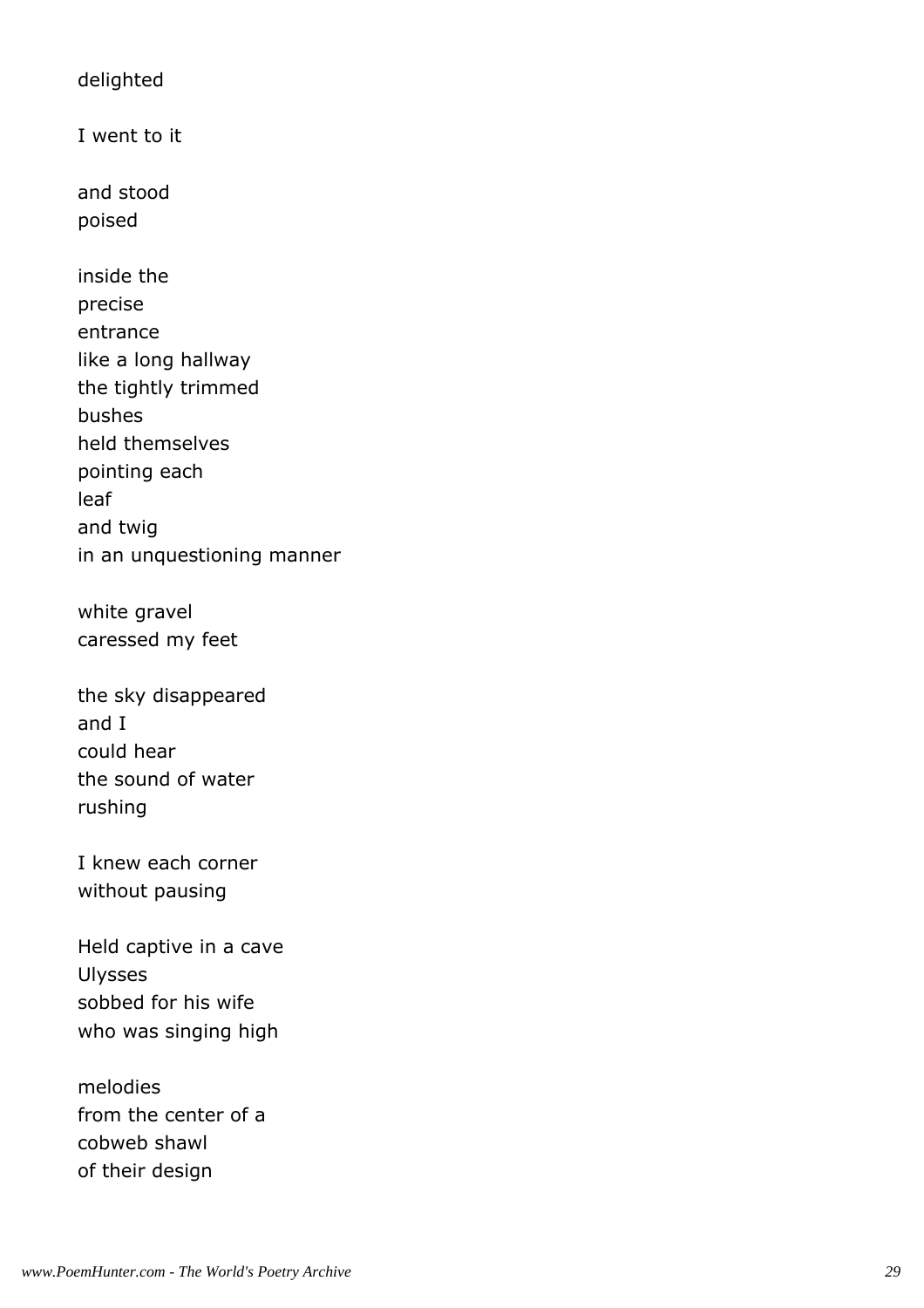three feathers I picked from a stone in my path

and turning at last I saw the speckled bench and halting fountain which marked the end.

She tortures the curtains of the window shreds them like some insane insect creates a demented web from the thin folds her possessed fingers clawing she thrusts them away with sharp jabs of long pins to the walls. 1958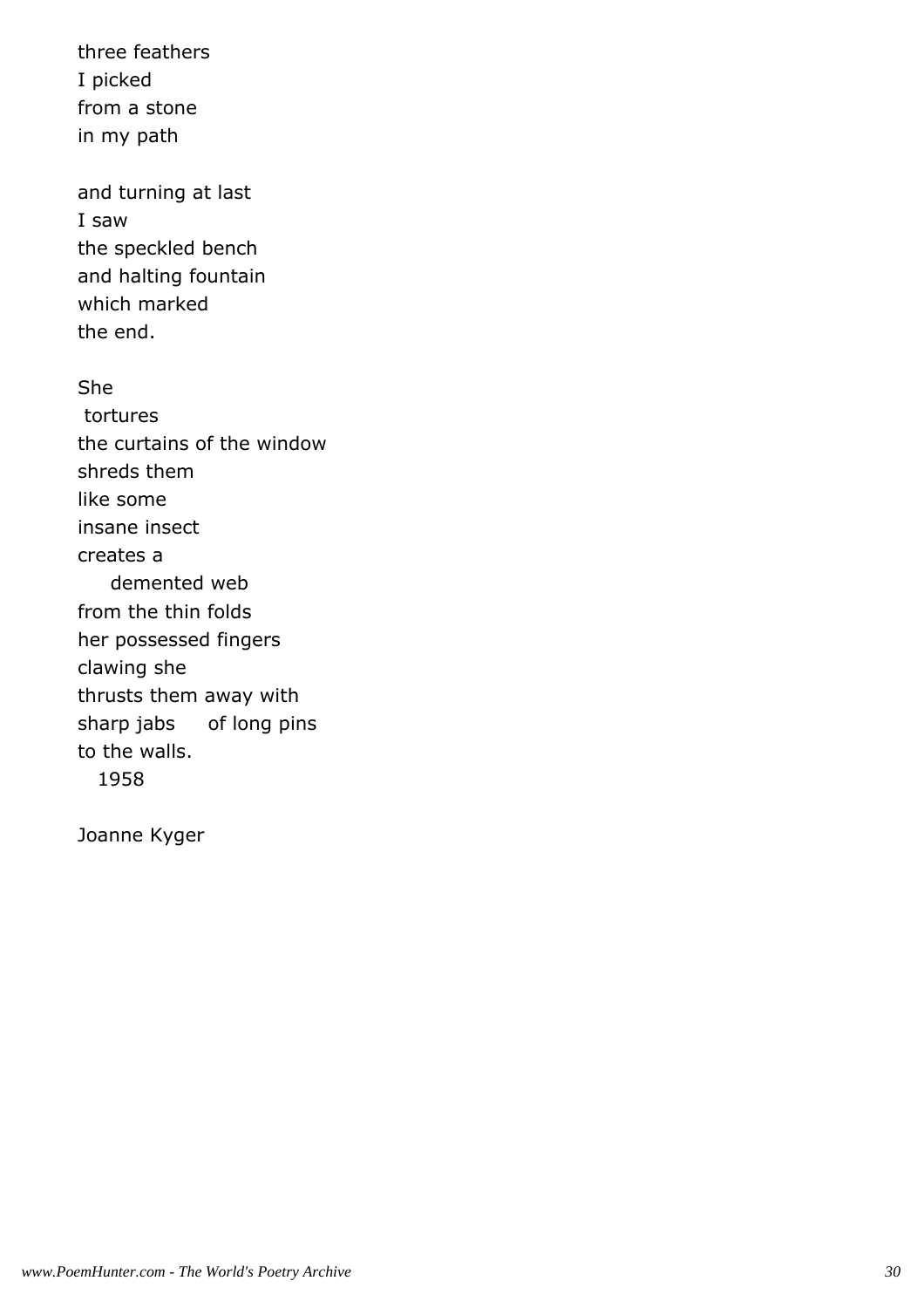# The Test Of Fantasy

1.

It unfolds and ripples like a banner, downward. All the stories come folding out. The smells and flowers begin to come back, as the tapestry is brightly colored and brocaded. Rabbits and violets.

Who asked you to come over? She got her foot in the door and would not remove it, elbowing and talking swiftly. Gas leak? that sounds like a very existential position; perhaps you had better check with the landlord.

 This was no better than the predicament I had just read about. Now it was actually changing before my eyes. Sometimes it will come to a standstill though, and finally the reflection can begin.

Selfless—that was the proposition. Smiling and moving instantly there was no other purpose than that which brought them there, to be in a particular place.

2.

This time the mule gave its face away. Take your cadillac where you want to go in the morning, convertible as it might be, and enjoy a good bottle of rum.

Running on this way she used various modes of expression that were current. Nothing seemed to bring the woods any closer. What Woods, she was questioned, realizing that as far as the woods went, they were largely inhabitable through the facility of her mind. At the Philadelphia Flower Show, an ideal situation was built up. Here through various regulated artificial conditions, spring grass, waterfalls, the newly-sprouted bulbs completed her ideal concept of nature. The smell was overpowering.

All right then. She had a thing about nature, from flower show glamor and enormous greenhouses the rich cultivated.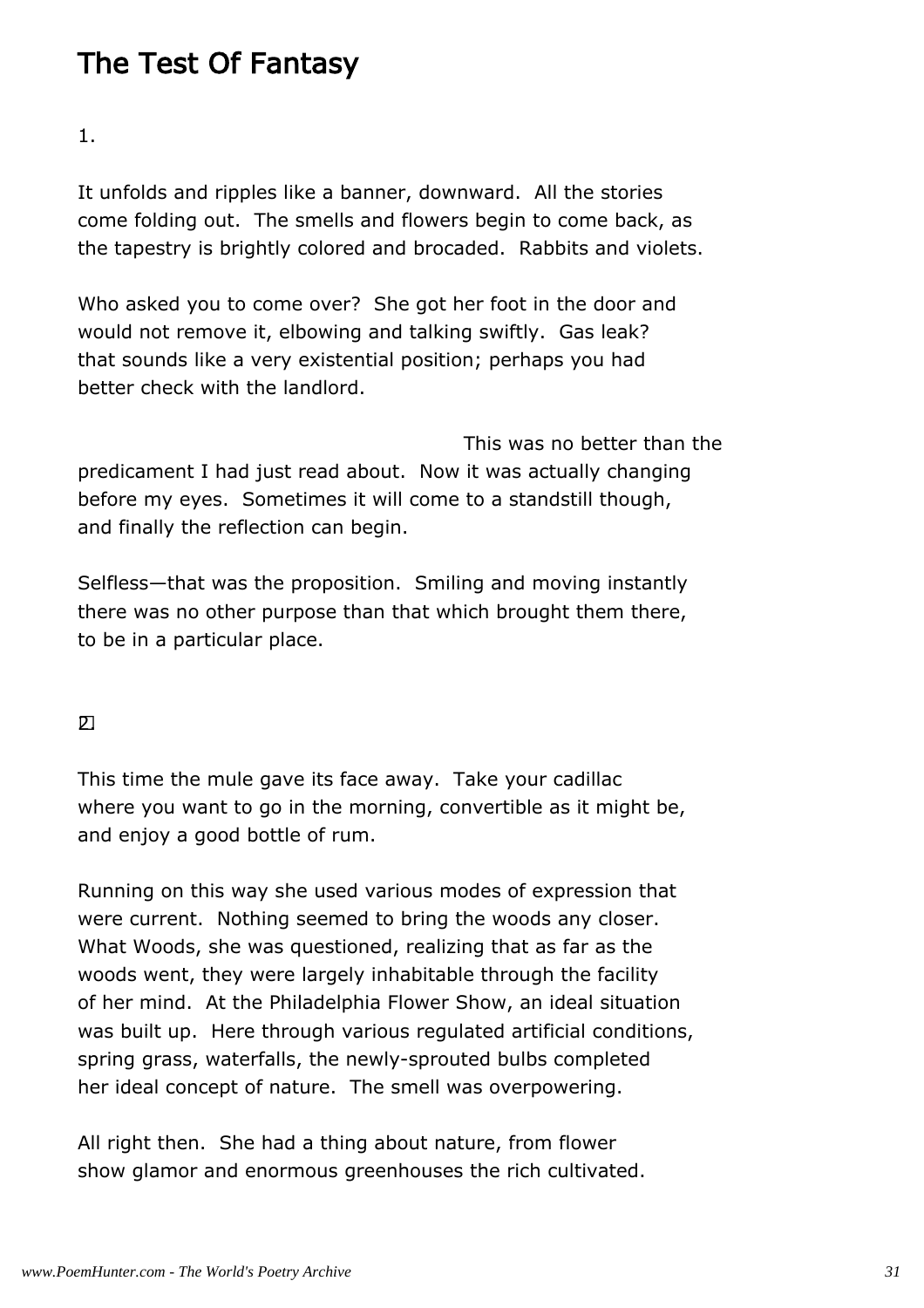A beauty of cultivation—in living? Hastiness did not prevent her from rising quick and ready to misnomers and other odd conclusions, throwing the telephone book to the floor, "OH OH the life I am entangled in." Four sides of it.

Above was a

paradisical level, incompleted. With working possibilities.

Below, endless preoccupations and variations were possible. Currently in vogue were shelves, the vacuum cleaner, a new bedspread and color scheme for pillows.

 Taste treats were unresponsive. Glamor do's were out. Conversation was nil. Languid

she could not even find a place to languish upon that was fulfilling in its own way.

 So out of the lifelessness that was around her, the grape leaves drying out, and even though the avocado was sprouting,

she thought, Why not fantasy? Tugging at this character and that, trying to push a little life in a prince or a charmer, a halfblind bat, dryad, the works of the story teller. Here the four walls of the room and ceiling became apparent again. "I ought to tighten down and make sure I say exactly what I mean."

And her face took on a tight pinched expression, and thrifty scotch economy gave her shrewd eyes in the prescribed way. Use every tidbit, usefully. Once upon a time there was a princess who had a long white fur coat with a high fluffy collar, and inside the coat were stitched beautiful butterflies in many bright colors. The princess languished. She was not sure where to sit to her best advantage to enjoy herself the most. She could not go in her mind or out. She looked at her long white hand, I am the Queen of the High Mountain Hag, she murmured to herself, still knowing she was a princess. She lay down upon the floor as if it were the garden of eden, the coat spread around her.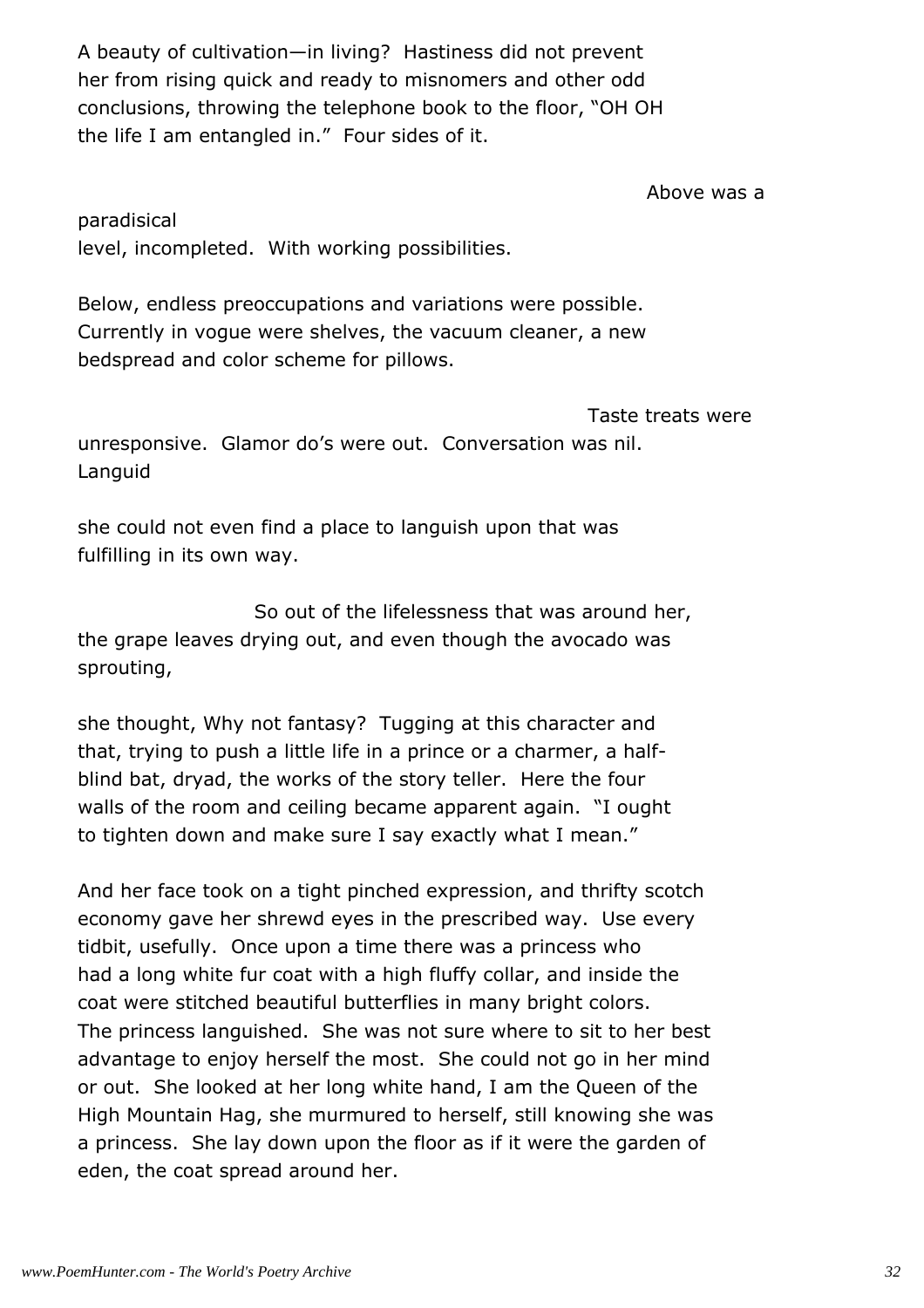No, that poor little house she had built was a bore. It's better that it go up in flames, as it did.

She went down to Grand Central Station and gave away flowers. Some people took them and some people didn't.

3.

I'm glad to get back. I had to repeat a rough discontinuous journey. Questioning myself all along the way. Was I jumping on her because her time had come to an end. Indeed I pounded on his arm all night, over his concern for this soft-spoken individual, I can see nothing but their softness. Me ME, and the time we might spend together, reading and talking, to tear away that putrid husk.

My flippancy is gone. Now I have started my secret life again, in transition, reminding. As the moth reminds, its feeble antenna groping, taken like a stalk of fern, coins of money.

All over I was shaking as the fear and tension made itself apparent. It was a cold night out. It was colder still between the airy gaps, between blankets.

 You can see she is thoughtful as she draws the string to the bow. Where to go indeed. The point is brought forward and discussed very cleverly.

A sleeping angel or a sleeping troll? I was rather proud of being used, pushing the clothing hampers up and down the downtown street. Here, pleasant mentors conveyed their anxious solicitations, drawing from their bags, long lists of memorandum due, what I owed. It was a lot, if I hesitated. I choose to go on, saying this is the way I go, owing nothing, being that kind of person. Hung up?

That thought intrudes as the clearly marked vista is not so clearly marked. Certainly one supposes in all honesty, that an essential core of feeling blooms in each encounter. Lost under the weight of the garbage of who are you that you are not making apparent. Thus unhappy, I don't want it to be this way, and so forth. Not costumes, or paraphernalia, the immediate reactions.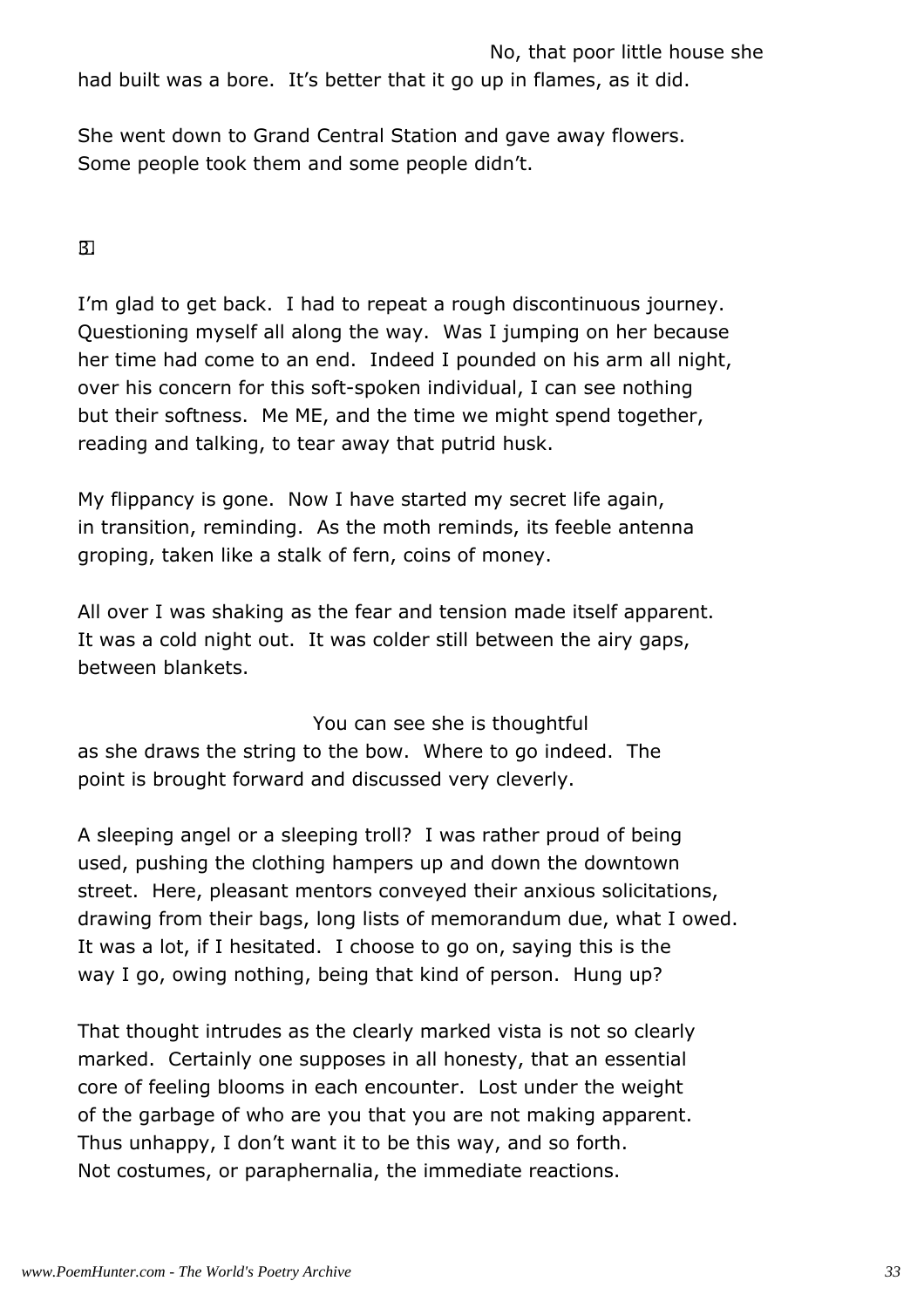We of course are in a family situation. Anything I wish might happen, but the larger situations are not real, not to be considered possible, discussable as to what sense of reality they possessed.

In the snow, the wood piled up underneath. Oh those drifting sensibilities. At this point it is scarcely believable that people gather and like each other. Eating chocolate pudding, getting in touch with some other sense of alikeness. The form is no longer obvious to me. Whether they meander or are joined together in their senses in the mechanics or regular grooves they run along.

 I suspect that in this house, this place that is musty and left as it was some years ago, there is no real fear; the objects are old and I am not familiar with them, only the sense that the Ghost or spirit world strikes you with its familiarity, pleasurable fear.

#### Here the familiar

is apt to make its presence known, at any moment the unexpected lurk in the hall, into the room. Pieces of leather, old silken fans laid upon the table top, rooms filled with something left unexpectedly terror is the wrong combination of ignorance. It contains its own self with dusty fragments of velvet and fringe. 100 pieces of voice with no name, called it myself, as they spoke all day, sucking the soft slush, admitting their real deficiencies as— I am never sure; Oh it's that power

and disease of believing in the stale that doesn't demand a real climate, takes its capacity when the demons come down.

5.

The night passes in night time. The head moving to the shoulder, the head rising with a frown.

In a firm voice, it doesn't matter if the hair is flying from undue spring breezes, the self has been raptured on the wine that produces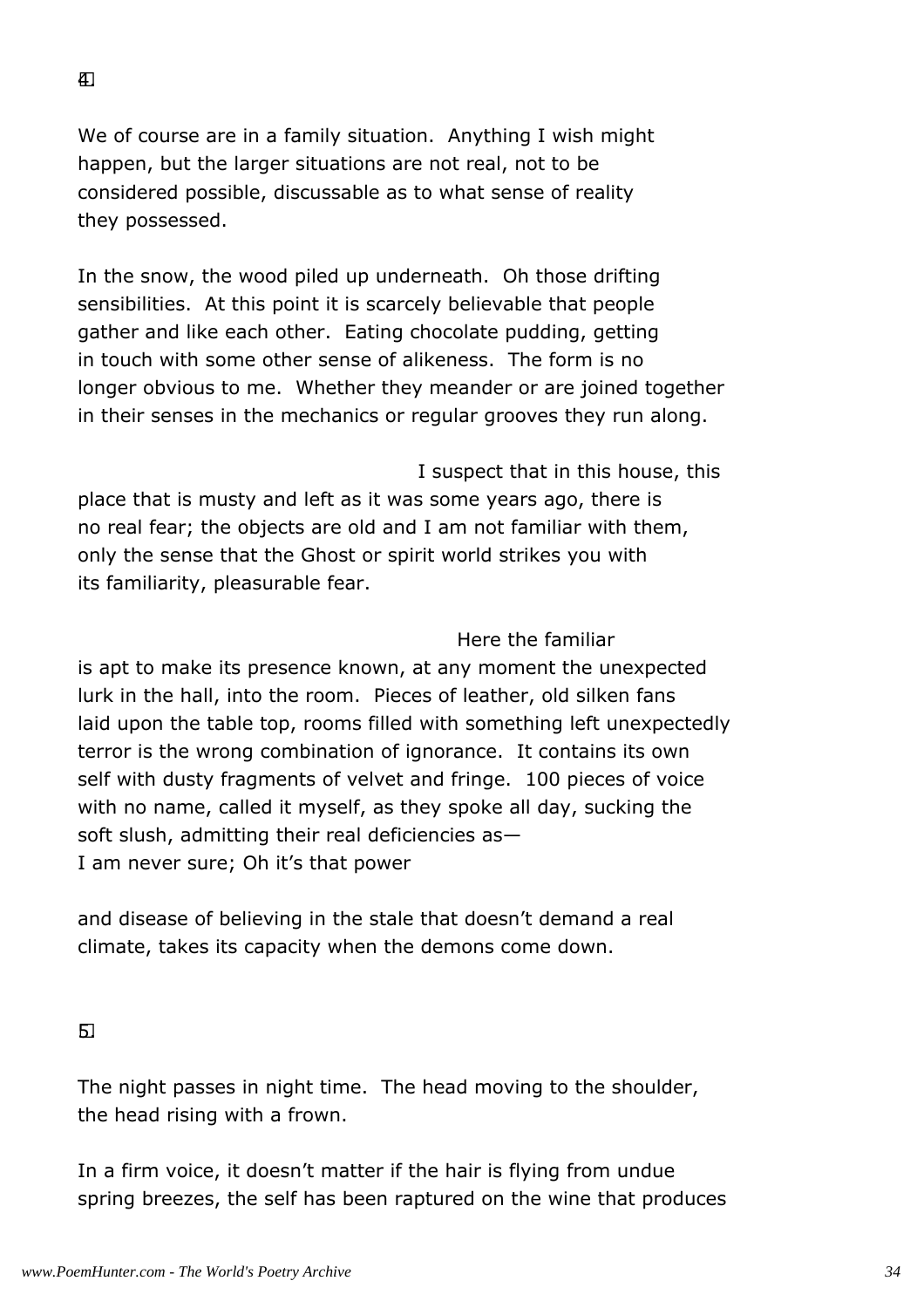appropriate madness, and sad she says, my dear the bacchanal is a lovely way to be rid of waste.

However, in seeing the house more manageable, one cannot even have fear larger than the unknown portions of the continent which refuses to sink.

There once was a woman

who grew older, not that she minded, but the passage of time was always constant. Why does one have to contend with that she said, puzzled, as she got carried along, and constantly had to think up new coping modes of behavior. If he behaved to me thus when he was 40, now that I am 30, I can hardly behave like that to those that are 20, and so forth. There wasn't any model except the one she built, and one could scarcely believe there was no established pattern. This offered wonderful possibilities, but also indecision and gutlessness.

#### 6.

You can't see them, all bundled up, all those that choose to move other than where the distance seems appealing. Knowledge has no depth. There isn't any message to be spoken.

Wrangling, she speaks ill-advised my dear, as the cat has no point in laying its head down. She ought to watch carefully.

The claws. It could be

the bent hands, as they grow, that as the fur impeaches the rose, doesn't make the thing she hangs her body on any realer. What could it be all about? The necessity to follow, balancing, contemplating words, as the basis of why we move at all.

Just a little touch. The leader cautioned further progression. I could hardly listen to the music for long. Now there seemed to be interruptions, pleasurable interludes, nothing definite, of a fragmented nature.

 Certainly I wished the best for all. The sadder soldiers stumbled idly, as I also in the profound reaches of my slumber noted the elegant turns, the twisting statements grooving into the language building something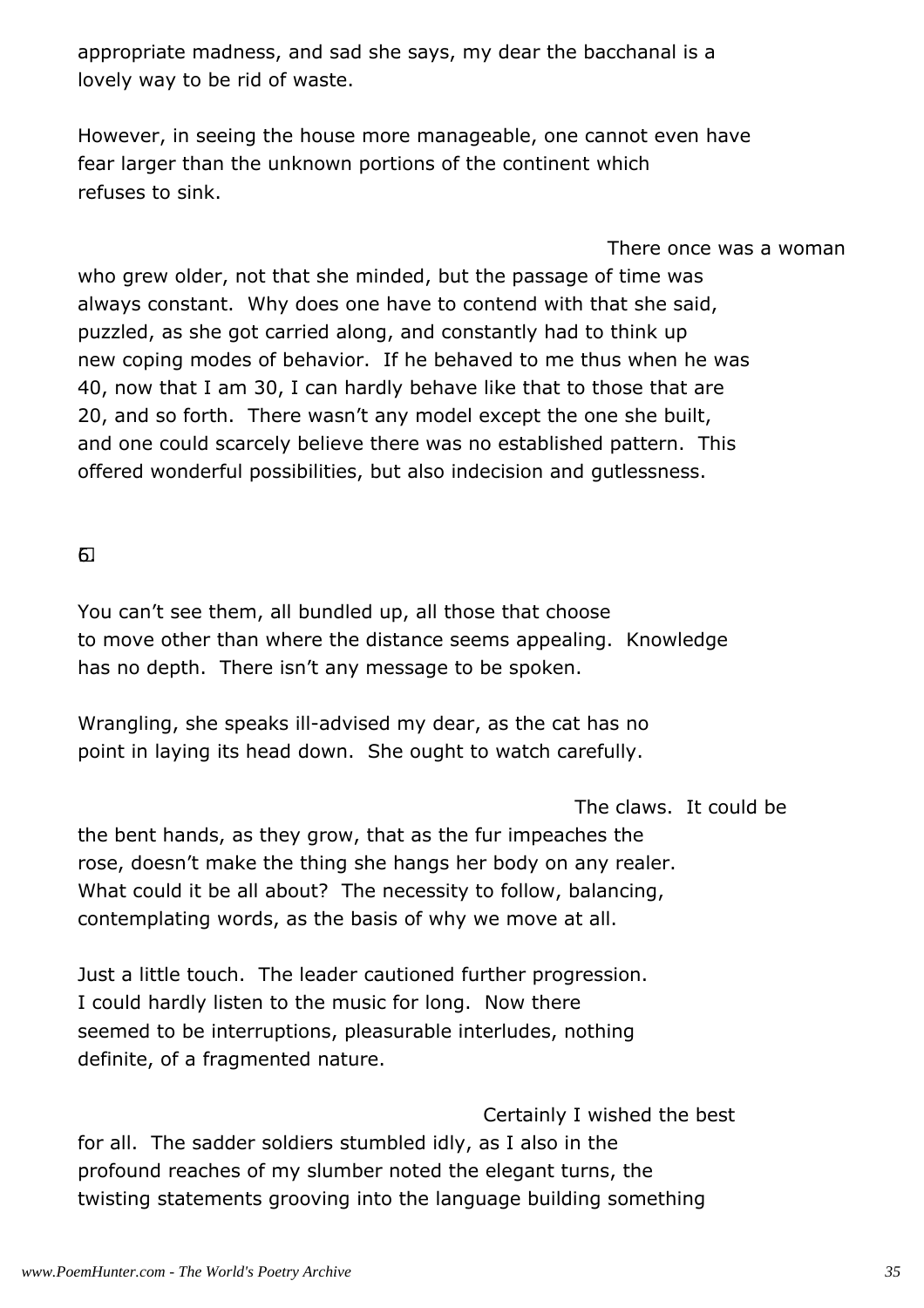to listen to. The dress made from silk. Trusting was awkward and not of a nature to ease any further building. Whosoever you revere will come back tenfold upon you and lighten the burden carried as those who desire the warmth and necessity of communication.

#### 7.

I am sure my dreams must have been of the wrong sort. However, as dreams are reflections of inner dilemmas, how did those arise, from a day of relaxation and summer enjoyment of the fund.

Knowledge comes from what purported strike? From that which cleanses, and let us knot say "heart" but tissue. Hopefully and helpfully I have built up a language in which to talk myself to sleep. Not for purposes of letting in the cold.

 However, I have found that not all blockaded against is the cold, the dreary reign of the dead, etc., and tasteless realm of the mushroom. As much can be denied as the bilious sun strives to cause an enlargement of singing in the back of the neck and the head. That is uncorraled ecstasy. I call it enthusiasm, free energy. But it has no place to land, it is bursting and unfocused; it is a real force and the counterpart of the gloomy depths.

 As the pieces of the house ooze sap, blossoms and green twigs burst from the cracks. Whether or not to join in what I was half committed to see and do.

### 8.

At this point, when Jack picked up the pussy willow branches, I said they can't possibly be ours for the taking, and smiled with dedication to an older Con Edison man. The buildings were like the unexplored garbage in my mind, fascinating and dirty, pulling pieces of cloth from boxes left overnight. Energy as limitless possibility, in the attempt to transmit non-energy situations.

For example, if once I stop to realize what little gets through, I am much more interested in the cover than the contents; it is difficult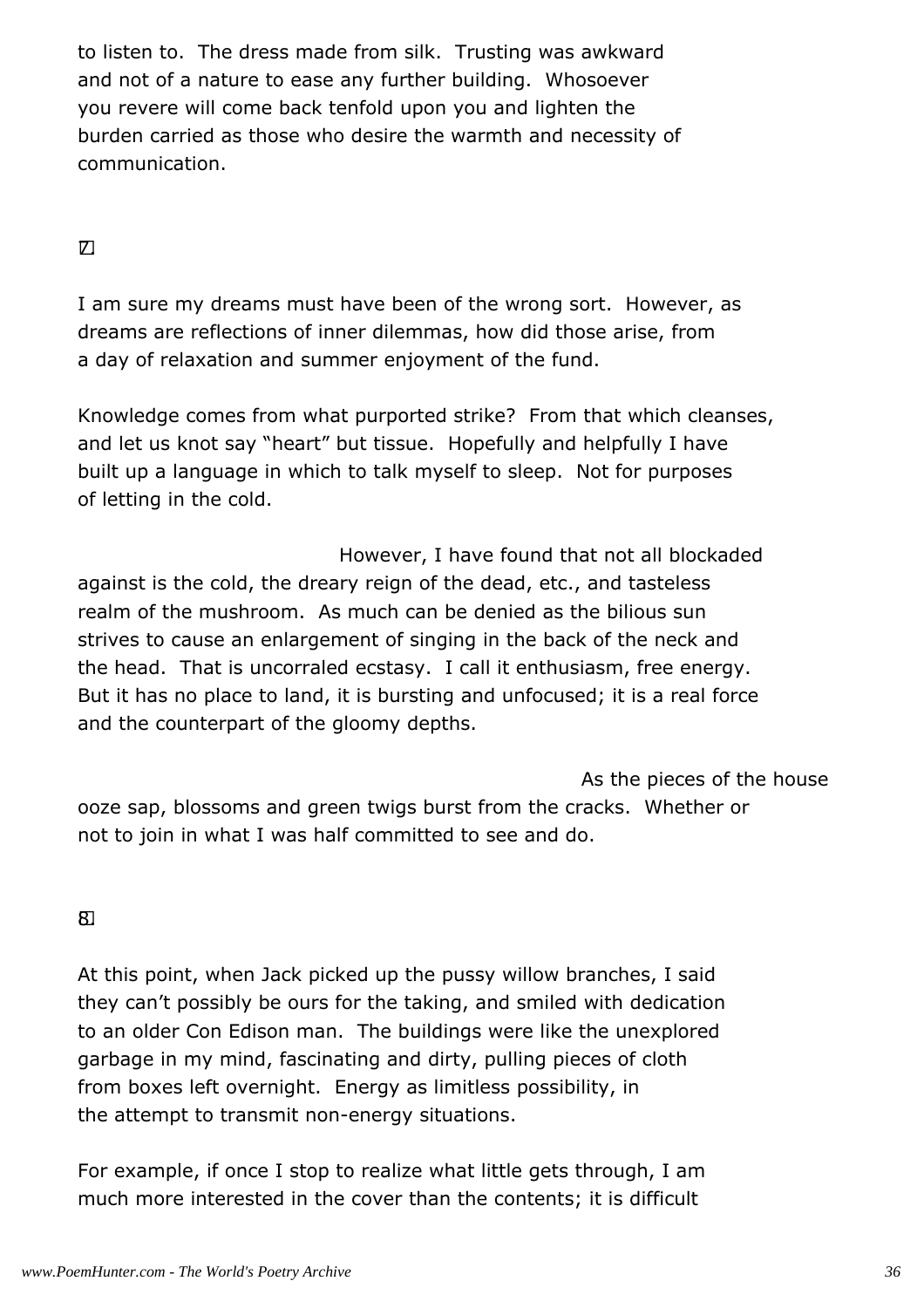to find any interest in anything. Good energy displaces bad karma. And other non entities like that sort, producing flow that in its own place has a good bed, stocked well with what can be called fleet-footed fishes, and approaching places of investigation, such as relations between.

 As I saw the blood flow to the surface of his skin, I forgot to watch for the telltale visions that again might come from something I have never seen; more possibly the components of what every man views. If this was a possibility, the rays from every person converging pass through the state of shock to numbness to unity without any mind at all, for this horror fits the cat on the stairs, between the fifth and sixth rung. This is the way people glow and pulse similar to an inlet of jellyfish blocking the way, full of human life; until I who will name myself a swimmer come along and refuse to be blocked on the way, although I turn back gladly, and will again swim through for it is possible they do not kill, the sting's compounded measure is fear, and thus one not need join the broad expanse of human mouths calling people to join their ranks to comfort their newfound recognition or orifices, stomachs and legs.

I reminded myself twice there were several stories that kept continuing themselves. She ignored her face, blotched and red upon times, but fuller. Did you forget to wax and wane? Her head was full of energy brought forward and positively that what was said would turn the obvious into color, but no sense. Sense was for the thinkers. Here the thinkers forgot their word orders or sense; it was better to give them coffee, and those off worse could smoke.

I had felt very

foolish when I leaned forward and grasped his hand, with effort, and his cloak slipped down over one shoulder as he shouted, which is the way. And I followed for certainly no one would follow me. As the day is cold and colder, and what comes out of the head is of its own sort and nature. These words, like Nature, and Head, Thinking and Words, repeat themselves, as the lines of landscape, attics and other closed-off sections have reprimanded themselves by repetition. Light

was such an enormous possibility. Taking sight into a frenzy, it was possible that just to look was full of excitement and wonder, for ages at a time, things appeared as beautiful, the sky, the street where cars had gone by.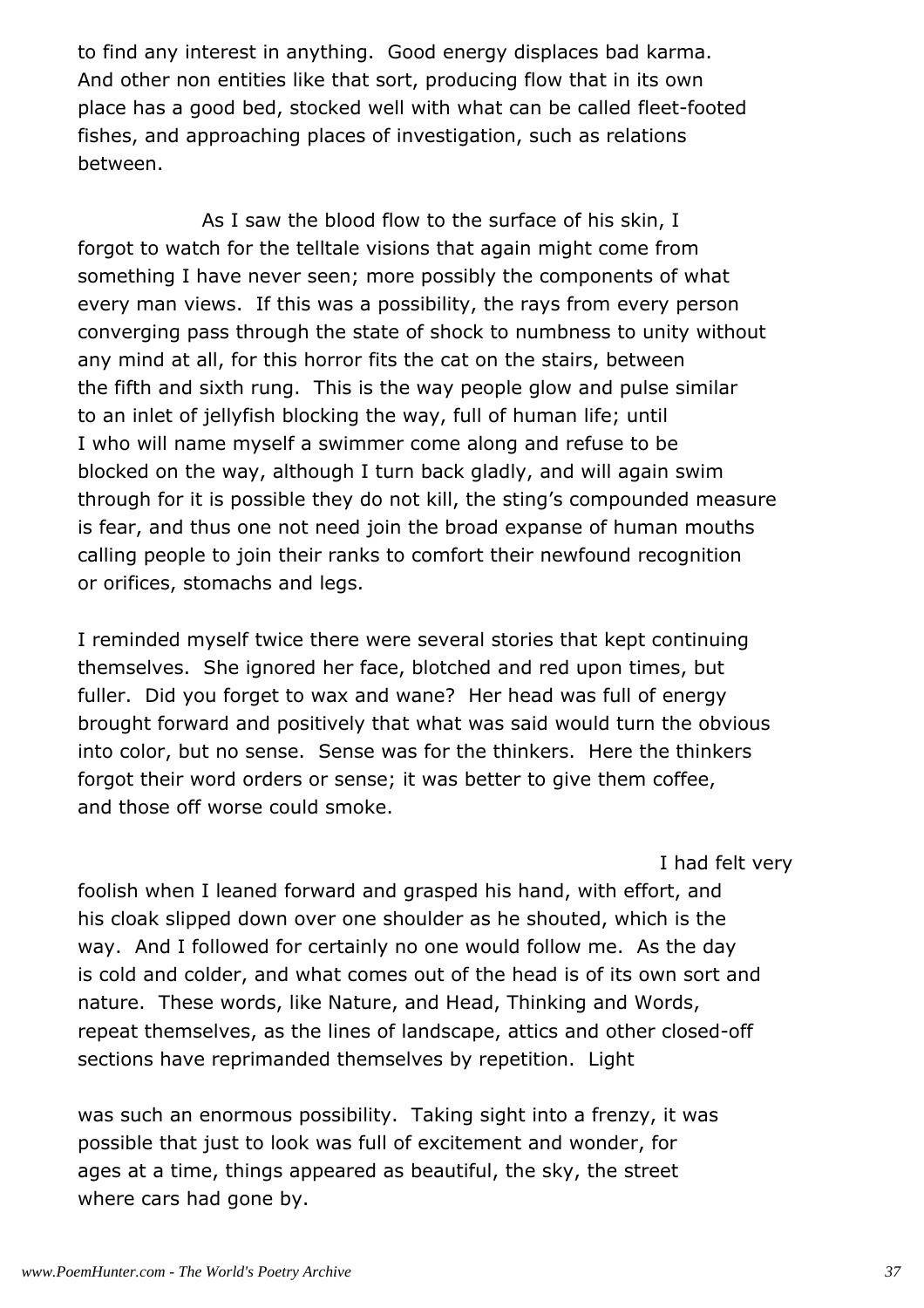I worried about certain characters: ones that never seemed to be other than puzzles to me but I was drawn to them with certainty only because there seemed to be no understanding? As when the mysteries were performed, the house then itself became distilled with reason as the pots and pans were used apparently filled with the stuff of continuity. The sorrow that each day sinks into the infertile other side of day, where voice comes out of the dark, and does its rituals. Memory has its own screen across the room to view itself, and the continuous dwelling of conjecture takes permanent form in stiff-legged walks to remind, thus on and on the breathing goes.

New York. January – March, 1967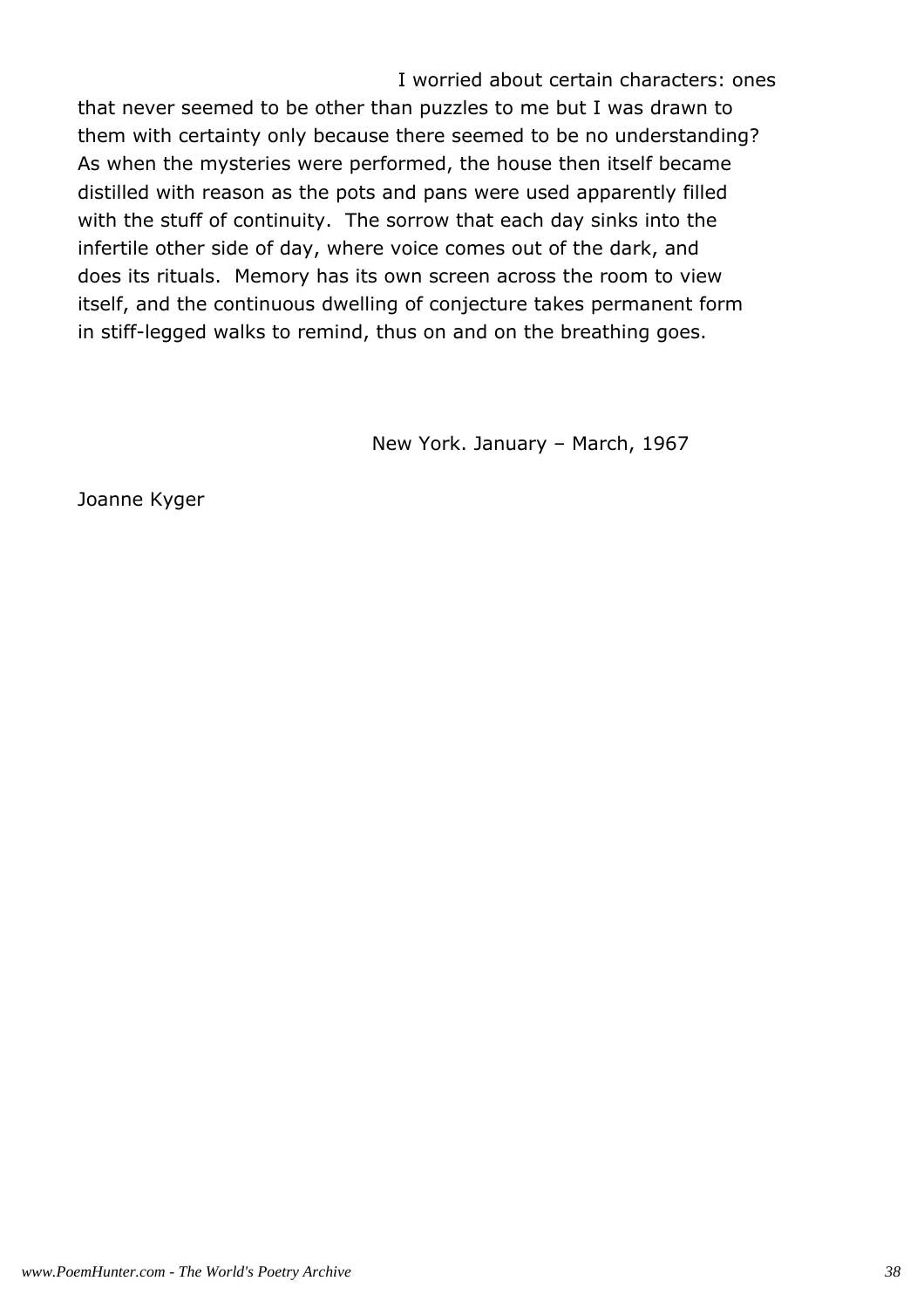# Tuesday, October 28

It was a beautiful golden day Now a black split shape scuttles under de foot. So long, Sayonara. The fat cat lays down dozing. I could use a little rest too I only slept 11 hours last night, wrote some letters, swept the floor, planted 2 rows of onions, snow peas And now I am looking forward to washing my hair.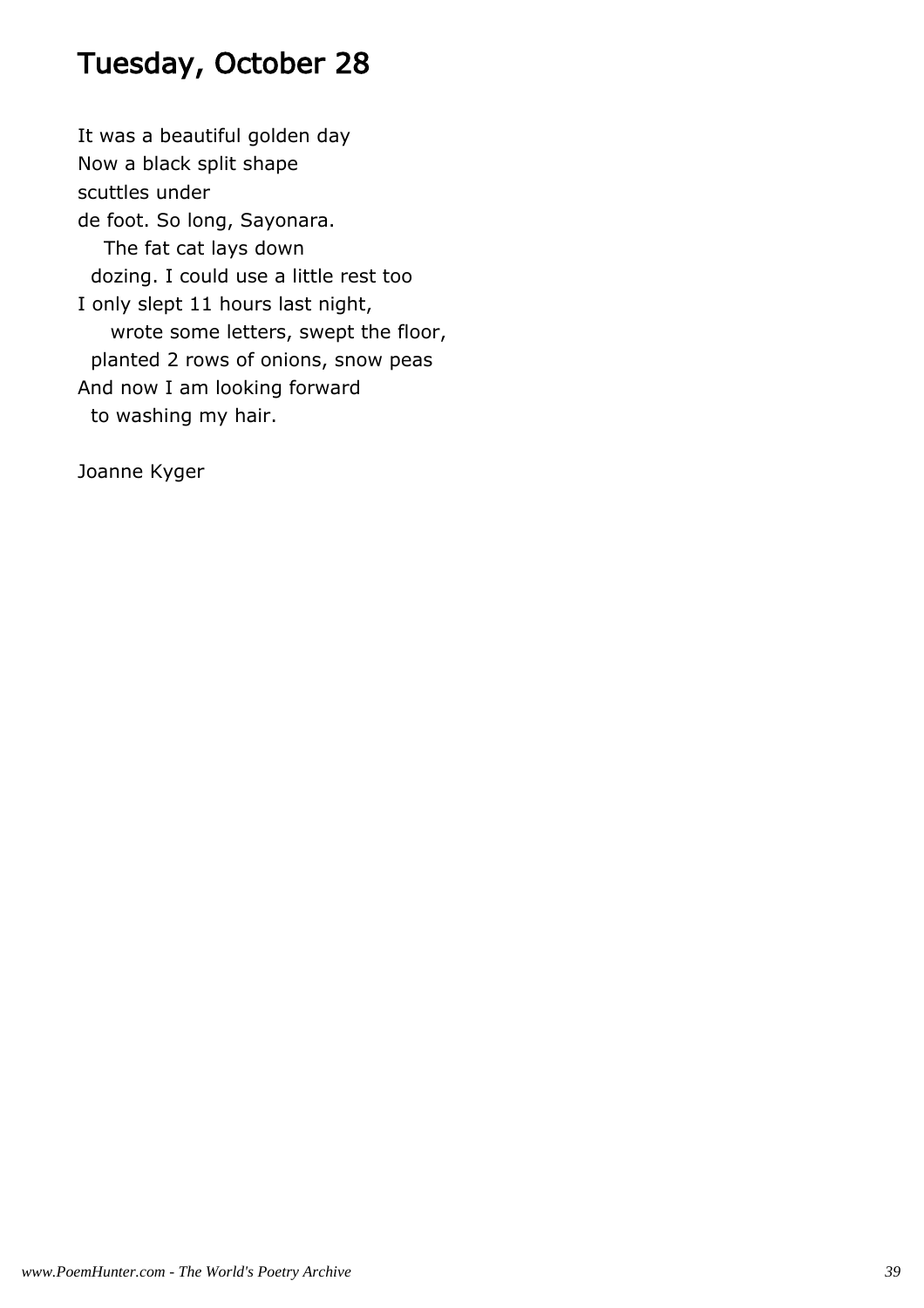# You Know When You Write Poetry You Find

 You know when you write poetry you find the architecture of your lineage your teachers like Robert Duncan for me gave me some glue for the heart Beats which gave confidence and competition to the Images of Perfection

... or as dinner approaches I become hasty do I mean PERFECTION?

September 17, 1986